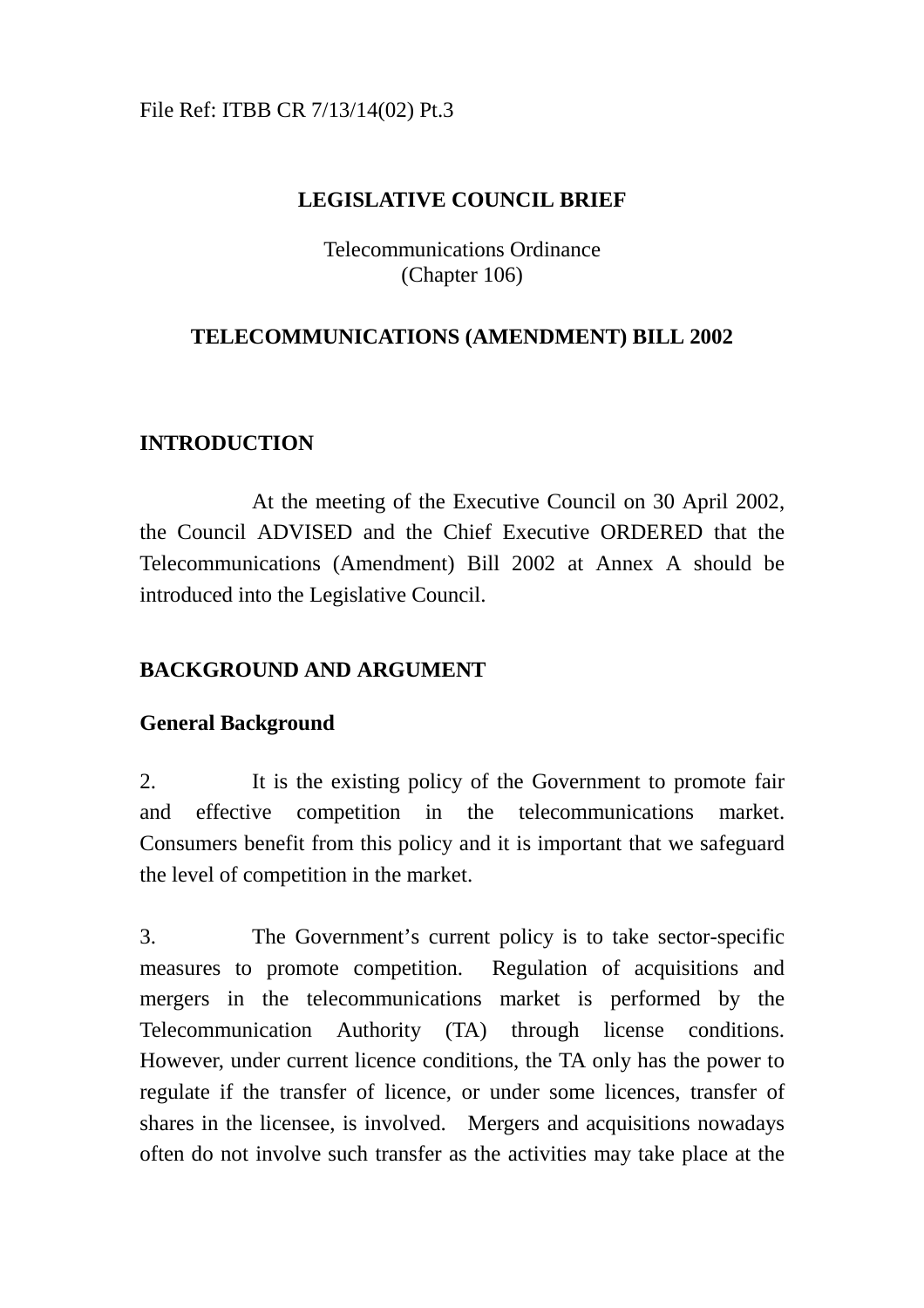holding company level. The legislative framework for regulation of merger and acquisition activities in the telecommunications market is therefore unclear.

4. Our experience also shows that some licensees decide to approach the TA for advice before undergoing a merger and acquisition, regardless of the size of transaction for prudence. Indeed, merchant banks, accountants or lawyers would advise investors and licensees to seek comfort from the regulator to ensure that the transactions will comply with any legal and licensing requirement. The lack of clarity of the present regulatory regime therefore increases the uncertainty for normal merger and acquisition activities.

5. We recognise that many of the mergers and acquisitions do not raise regulatory concerns. Indeed, mergers and acquisitions are part of normal business activities and are economically beneficial to the society. Our aim is to give the TA an effective regulatory tool to intervene where he has regulatory concern, that is, the relevant transaction may substantially lessen competition in the telecommunications market (see matters to be considered in paragraph 6(e)). We also aim to provide a comprehensive and clear regulatory framework on mergers and acquisitions for the telecommunications business sector. We therefore propose to introduce a set of specific regulatory provisions for the telecommunications industry, with the following policy objectives :

- (a) to promote fair and effective competition and protect consumers' interests;
- (b) to provide a transparent and efficient regulatory regime governing merger and acquisition activities; and
- (c) to assist the industry in making informed decisions concerning such transactions which are of regulatory concern, as well as to speed up the processes for regulatory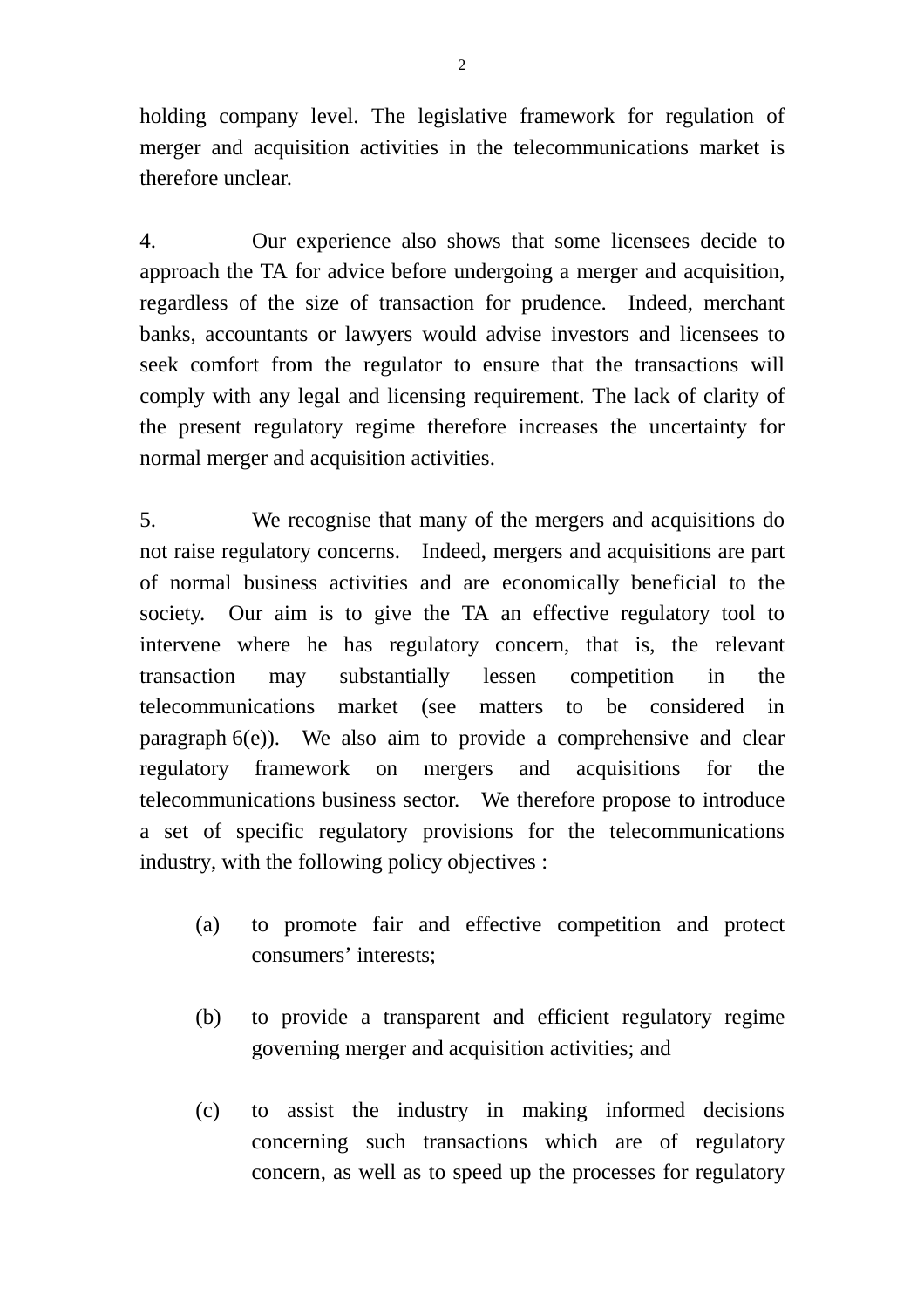approval, without compromising the other policy objectives.

### **The Proposal**

- 6. The major features of our proposal are :-
	- (a) Where the TA is of the opinion that a change in ownership or control over a carrier licensee has, or is likely to have, the effect of substantially lessening competition in a telecommunications market, the carrier licensee shall take such action as the TA considers necessary to eliminate any such anti-competitive effect.
	- (b) The action that the TA may direct the carrier licensee to take may include the carrier licensee procuring modifications to its ownership or control.
	- (c) Failure to take such action would constitute a breach of the relevant provisions of the Telecommunications Ordinance. Administrative sanctions available under the Telecommunications Ordinance (including directions, financial penalty, suspension or cancellation of licences) may be imposed upon the carrier licensee.
	- (d) Alternatively, prior to a proposed change in ownership or control, a carrier licensee may on a voluntary basis seek the consent of the TA to the proposed change. This will give a choice to the carrier licensees whether to seek prior consent or not, taking into account the risk of being penalised subsequently if the activity is found to be anti-competitive. The TA may give consent, refuse to give consent, or give consent subject to the direction that the carrier licensee takes such action that the TA considers necessary to eliminate any anti-competitive effect.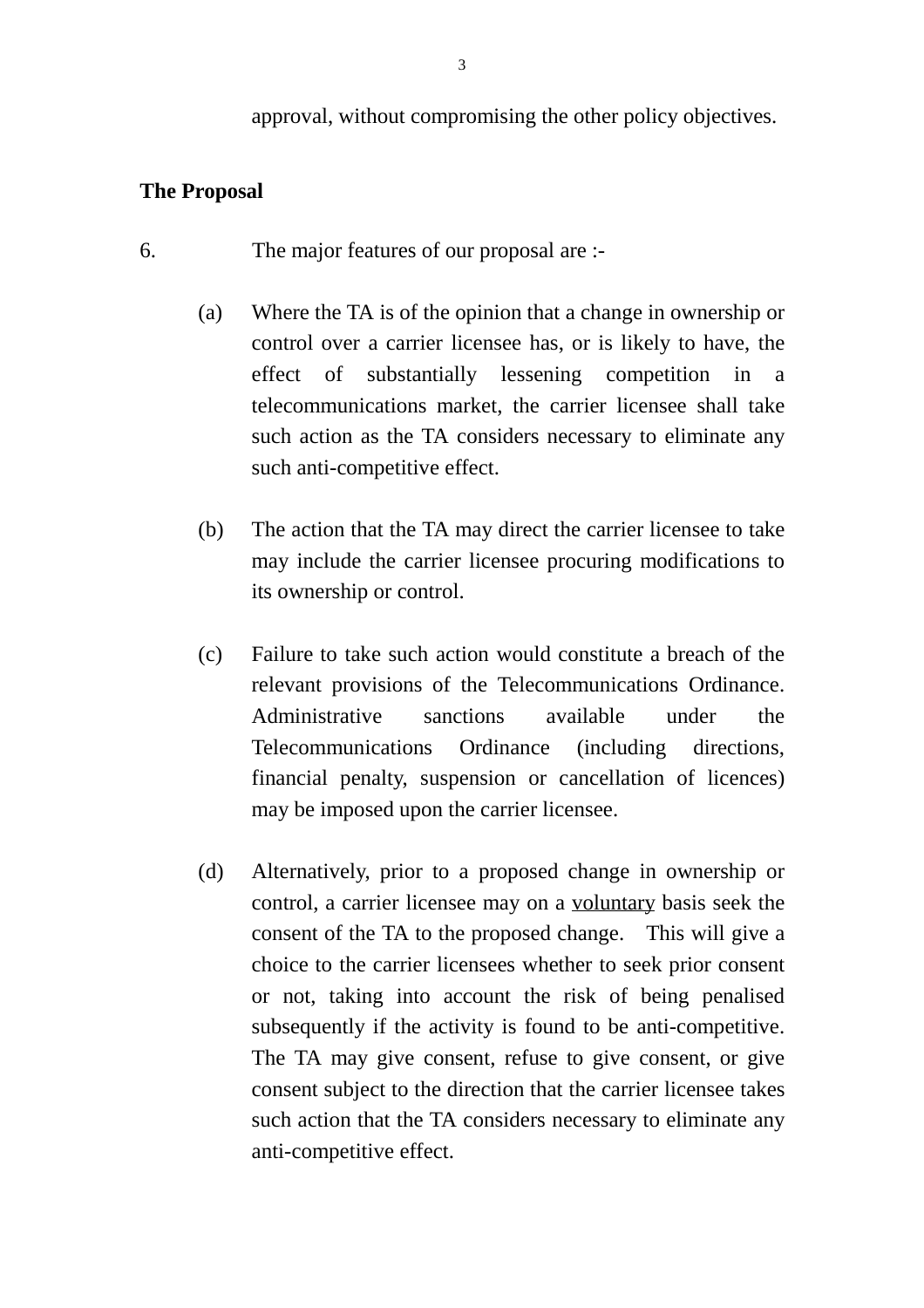- (e) After commencement of the Bill and before processing future cases, the TA is required to formulate a set of criteria on the matters he will consider in determining whether a change or proposed change has, or is likely to have, an anticompetitive effect and issue guidelines in this respect. Before issuing the guidelines, he must conduct such consultation as appropriate. Such matters may include, for example, the availability of substitutes in the telecommunications market, entry barriers, market concentration, the degree of countervailing power in the telecommunications market, the dynamic characteristics of the telecommunications market (including growth, innovation and product differentiation), the likelihood that the merger and acquisition would result in the removal from the market of a vigorous and effective competitor and the nature and extent of vertical integration in the market.
- (f) The proposal will only apply to carrier licensees  $N_{\text{ote}}$ . We are not aware of any current market factors such as high entry barriers which may cause regulatory concerns in respect of non-carrier licensees (e.g. internet service providers holding Public Non-Exclusive Telecommunications Service licences). This will demonstrate the Government's intention to regulate merger and acquisition activities in specific areas only when necessary.
- (g) A decision made or direction issued by the TA under our proposal will be subject to appeal to the Telecommunications (Competition Provisions) Appeal Board, whose current jurisdiction is to handle appeals on competition matters in the Telecommunications Ordinance.

Note Carrier licensees include the local fixed telecommunications network services operators (including TV broadcasters who own or operate transmission facilities), external fixed telecommunications network services operators, mobile operators and satellite operators.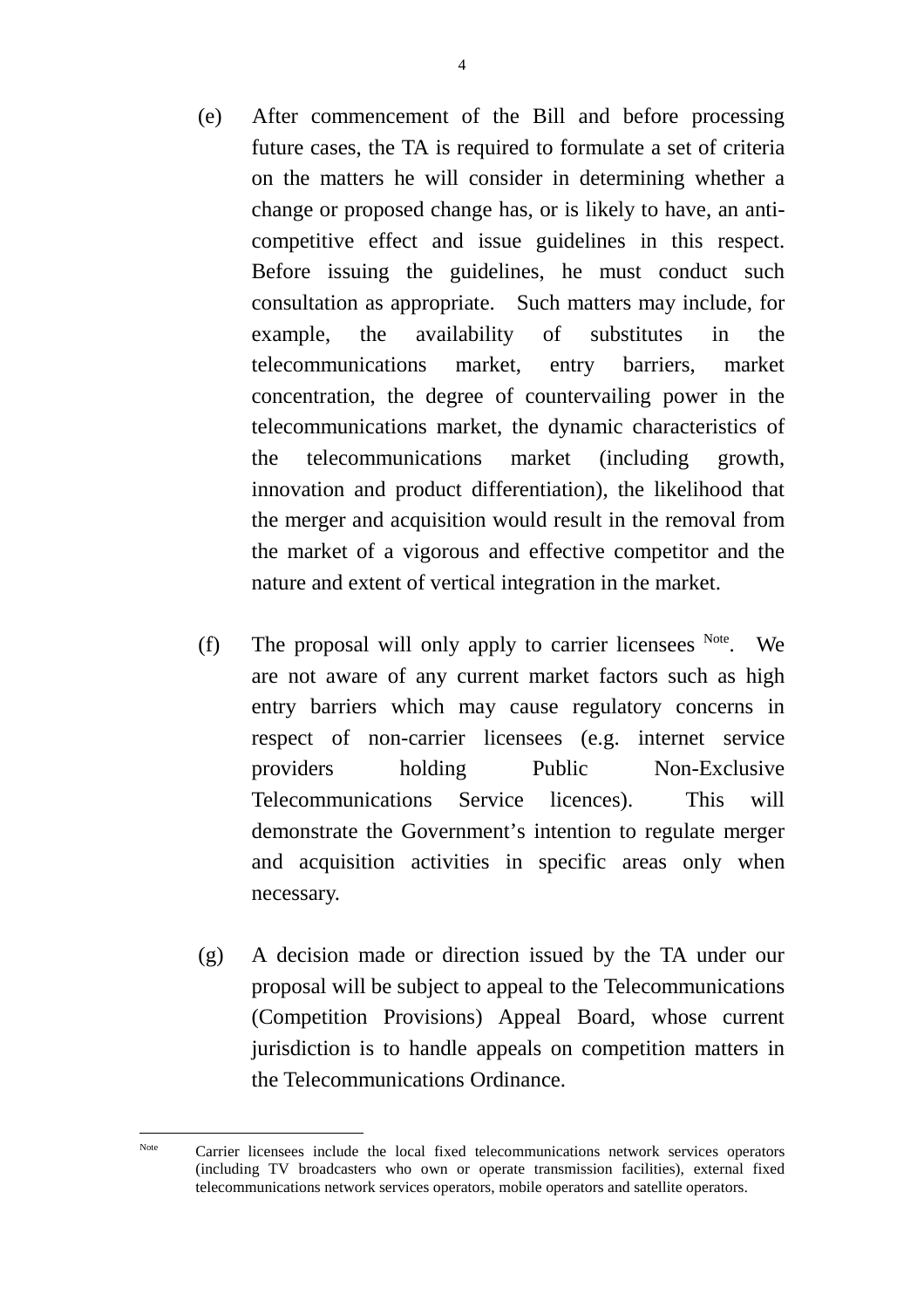7. We believe that our proposal would clarify the legal framework on the regulation of merger and acquisition activities. It would promote effective competition in the telecommunications market. Moreover, by issuing guidelines on the regulation of merger and acquisition activities, we will provide clear and practical guidance to the licensees on the matters the TA will consider in assessing the potential effect of the merger or acquisition to competition. This would assist the licensees and the relevant parties in making informed decisions in undergoing merger and acquisitions in the telecommunications market.

## **The Consultation**

8. We consulted the public and the industry in April to June 2001 on our preliminary proposal. During the consultation, we received a total of 17 submissions. In general, the telecommunications user groups such as the HK Information Technology Federation and the Consumer Council support our proposal. They submit that the proposal would strengthen the regulatory procedures currently available so as to enable the TA to assess mergers and acquisitions which may affect competition in a telecommunications market. This will bring about benefits to consumers and businesses in Hong Kong.

9. Most submissions from the industry also support the policy objectives of our proposal. They acknowledge that it is important to promote fair competition, and to provide guidance for informed industry decision making on merger and acquisition activities. In particular, they point out the importance of minimum intervention to ensure minimal compliance burden on the licensees.

10. On the other hand, some industry submissions oppose our proposal on the grounds that, if there is to be a merger and acquisition regulation, it should be universal and not industry-specific, or that the power should be exercised by a competition authority. Moreover, there are submissions advising that any merger and acquisition regulation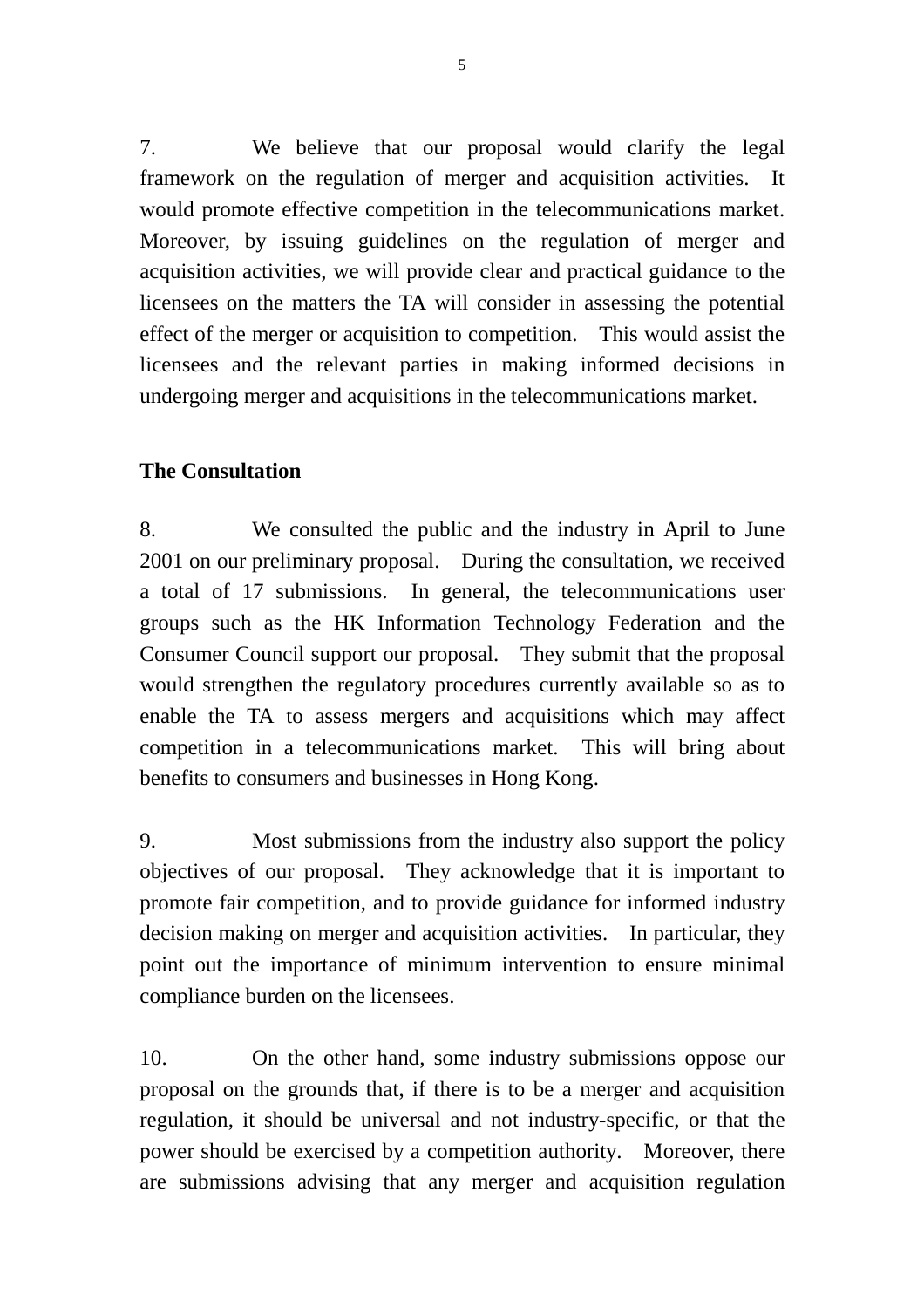should be *ex post* in nature (i.e. regulatory review should be conducted after the merger and acquisition is completed) rather than *ex ante* (i.e. licensees must seek the TA's prior approval before proceeding with the merger and acquisition) to avoid placing any undue burden on the industry.

11. We have carefully considered these views. Our conclusion is that it is government's policy not to have an over-arching competition law or competition authority in Hong Kong. Because of the structural feature of the telecommunications industry including high concentration levels, high barriers to entry through high sunk costs, scarcity of radio spectrum and high levels of vertical integration, a sector-specific merger and acquisition regulatory regime is necessary to prevent overconcentration of market power in a few operators and undesirable crossownership.

12. As to the nature of the regulatory regime, there is no universal rule as regards *ex ante* or *ex post* regulation adopted in overseas jurisdictions. Some countries such as Canada, the European Community, Singapore and the United States adopt an *ex ante* regulatory regime, while others like Australia and the United Kingdom adopt an *ex post* one. We therefore agree to adopt an *ex post* regime together with a channel for carrier licensees to seek the TA's consent on a voluntary basis before they proceed with the proposed merger and acquisition activity as set out in paragraph 6(d). This would meet our policy objectives and minimize the burden of compliance.

## **THE BILL**

- 13. The main provisions of the Bill are summarized as follows : -
- (a) **Clause 2** seeks to amend section 6D of the Telecommunications Ordinance to require the TA to issue guidelines on matters which he must take into account before forming an opinion under Clause 3. The TA must also consult the affected parties before issuing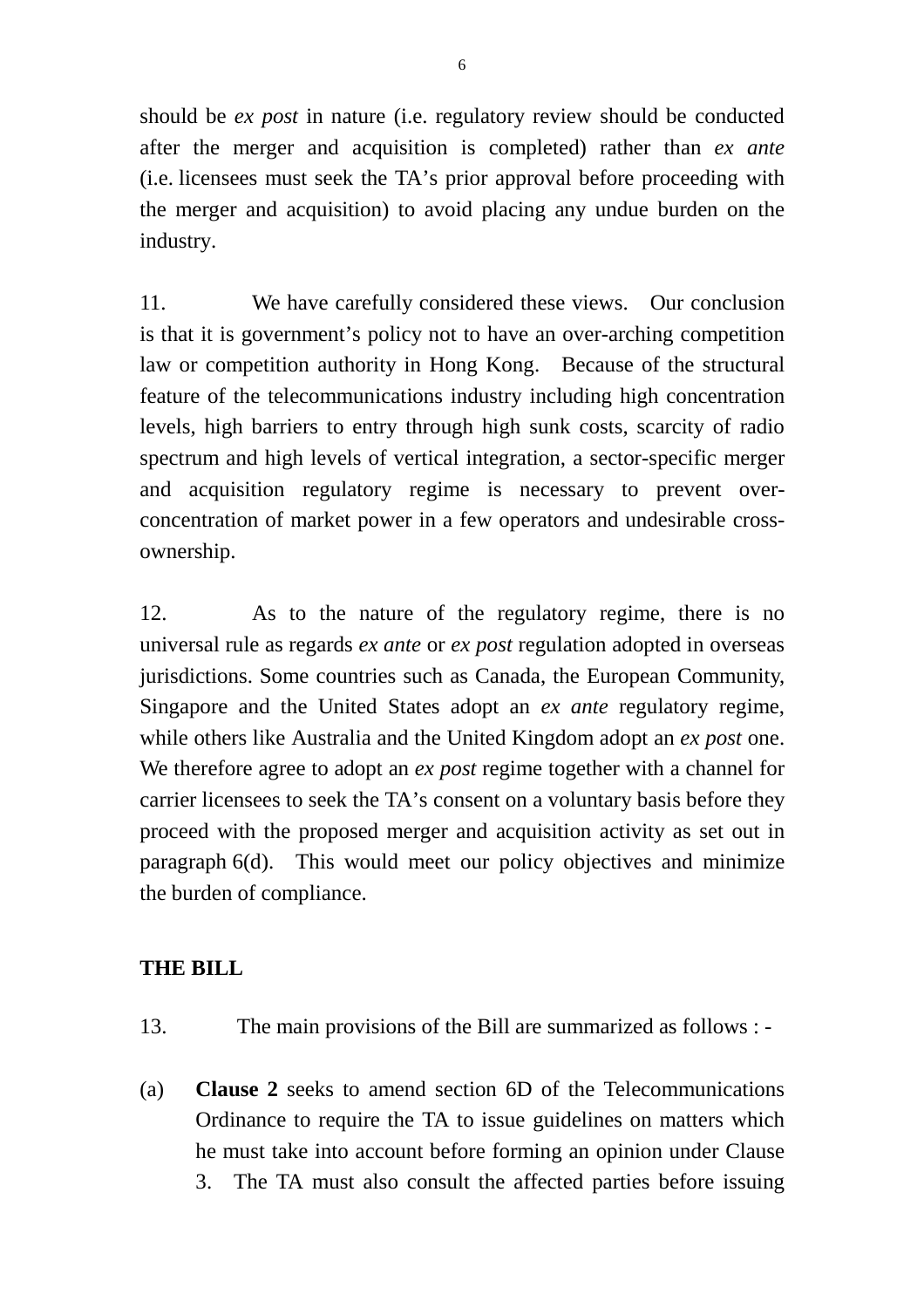the guidelines (paragraph 6(e)).

- (b) **Clause 3** aims to add a new section 7P to set out the proposed regulation on mergers and acquisitions. The details are :
	- (i) Subsection (1) This subsection provides the TA with the power to direct a carrier licensee to take such actions as he considers necessary, if he is of the opinion that any change in the control over a carrier licensee, or change in the beneficial ownership or voting control of any of the voting shares in a carrier licensee, has, or is likely to have, the effect of substantially lessening competition in a telecommunications market (paragraph 6(a) and (b)).
	- (ii) Subsection (5) This subsection provides a channel for the carrier licensee to seek the TA's consent on a voluntary basis before any proposed change in control over the licensee, or change in the beneficial ownership or voting control of any of the voting shares in a carrier licensee. Where the TA has given such consent, he is not permitted to make a direction in respect of the change under subsection (1) unless the consent is given subject to a direction and the carrier licensee fails to comply with the direction (paragraph  $6(d)$ ).
	- (iii) Subsection (11) This subsection specifies that any cost or expense incurred by the TA in processing an application under subsection (5) and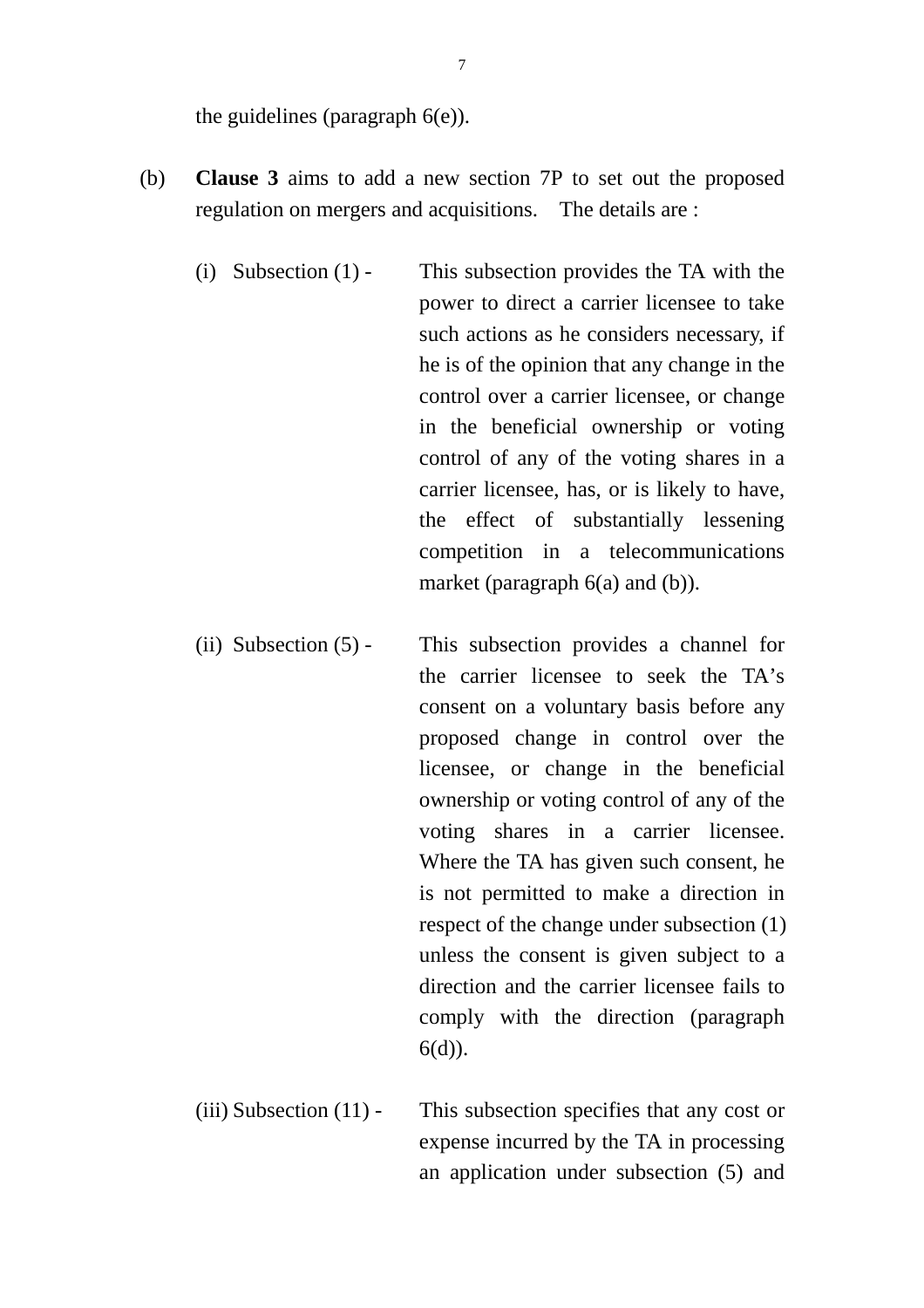making a decision under subsection (6) is recoverable as a debt due to the TA from the relevant carrier licensee.

(c) **Clauses 5, 6 and 7** aim to amend sections 32L, 32N and 32O of the Telecommunications Ordinance to provide for an appeal channel. We propose to expand the scope of appeals that can be made to the Telecommunications (Competition Provisions) Appeal Board to include appeals on any directions issued or decisions made by TA under Clause 3.

14. An extract of the provisions of the Telecommunications Ordinance which are being amended is attached at Annex B.

### **LEGISLATIVE TIMETABLE**

15. The legislative timetable will be:-

Publication in the Gazette 3 May 2002

First Reading and commencement of Second Reading debate

Resumption of Second Reading debate, committee stage and Third Reading

to be notified

15 May 2002

### **BASIC LAW IMPLICATIONS**

16. The Department of Justice advises that the Bill does not conflict with those provisions of the Basic Law carrying no human rights implications.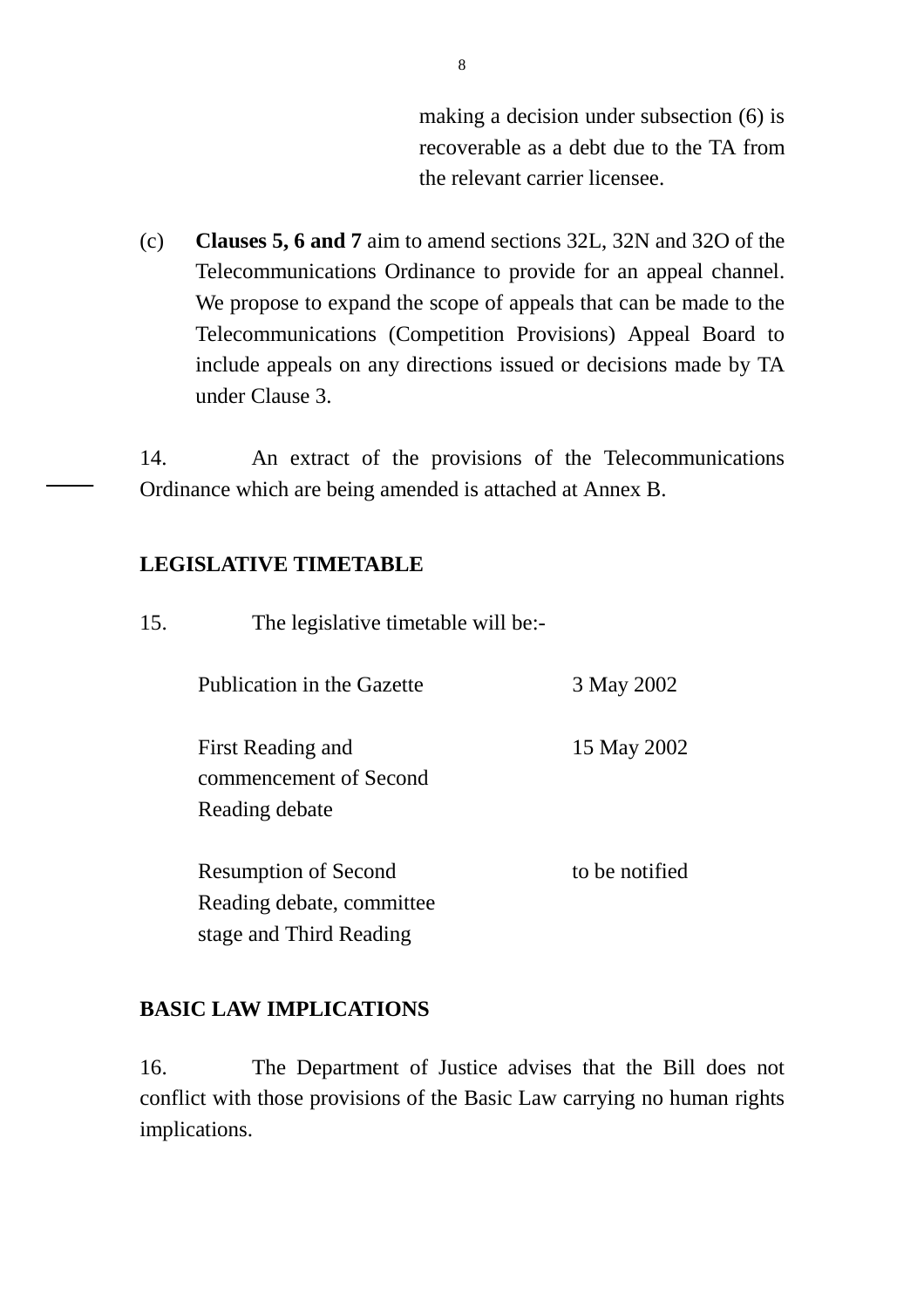### **HUMAN RIGHTS IMPLICATIONS**

17. The Department of Justice advises that the Bill is consistent with the human rights provisions of the Basic Law.

## **BINDING EFFECT OF THE LEGISLATION**

18. The current binding effect of the provision of section 3 of the Telecommunications Ordinance applies to the Bill.

## **FINANCIAL AND STAFFING IMPLICATIONS**

19. The resources required for the implementation of the Bill will be absorbed by the Office of the Telecommunications Authority Trading Fund. The Information Technology and Broadcasting Bureau will support the Telecommunications (Competition Provisions) Appeal Board to deal with the broadened scope of appeal cases with its existing resources.

## **ECONOMIC IMPLICATIONS**

20. Our proposal will provide a transparent and efficient regulatory regime, which will not only effectively deter anti-competitive behaviours but will also facilitate the making of informed commercial decisions on merger and acquisition activities that can achieve efficiencies such as economies of scale, synergies and risk spreading. The adoption of an *ex post* regime should not place undue compliance burden on the industry. The proposal is conducive to developing the telecommunications market on a level playing field, which will bring benefits to consumers and businesses. A thriving telecommunications market enhances the status of Hong Kong as a business hub and underpins the development of other economic sectors.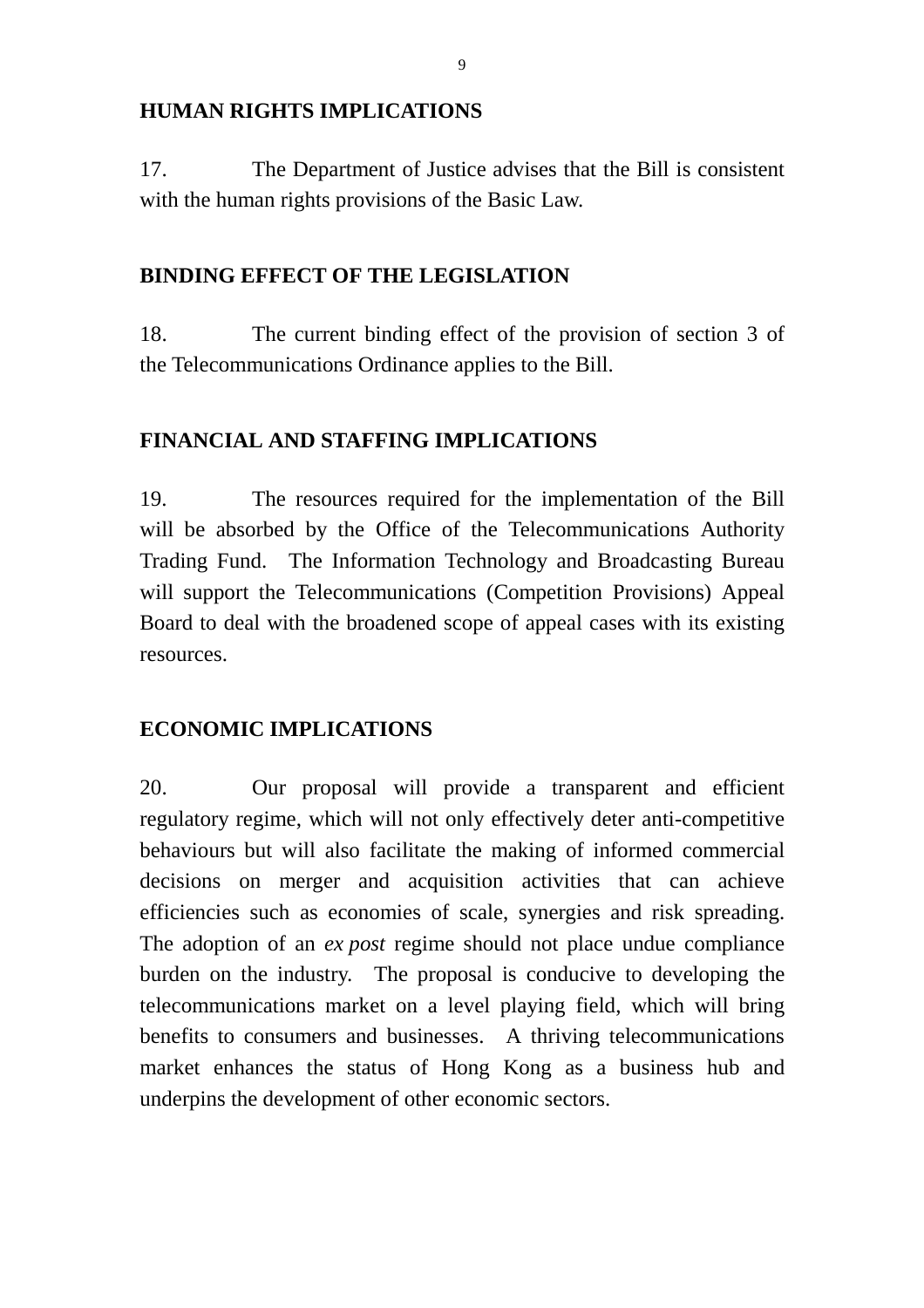## **ENVIRONMENTAL IMPLICATIONS**

21. The Bill does not have any environmental implications.

## **SUSTAINABILITY IMPLICATIONS**

22. Our proposal does not have major sustainability implication. It will enhance effective competition in the telecommunications market and bring benefits to the consumers and businesses.

## **PUBLIC CONSULTATION**

23. We conducted a public consultation in April to June 2001. Details are set out in paragraphs 8 to 12.

## **PUBLICITY**

24. A press release will be issued when the Bill is published in the gazette. A spokesman will be available to answer media and public enquiries.

## **ENQUIRIES**

25. For any enquiries relating to this Brief, please contact:-

Ms Gracie Foo Principal Assistant Secretary Information Technology and Broadcasting Bureau Tel: 2189 2210 Fax: 2511 1458 E-mail: gfoo@itbb.gov.hk

## **3 May 2002 Information Technology and Broadcasting Bureau**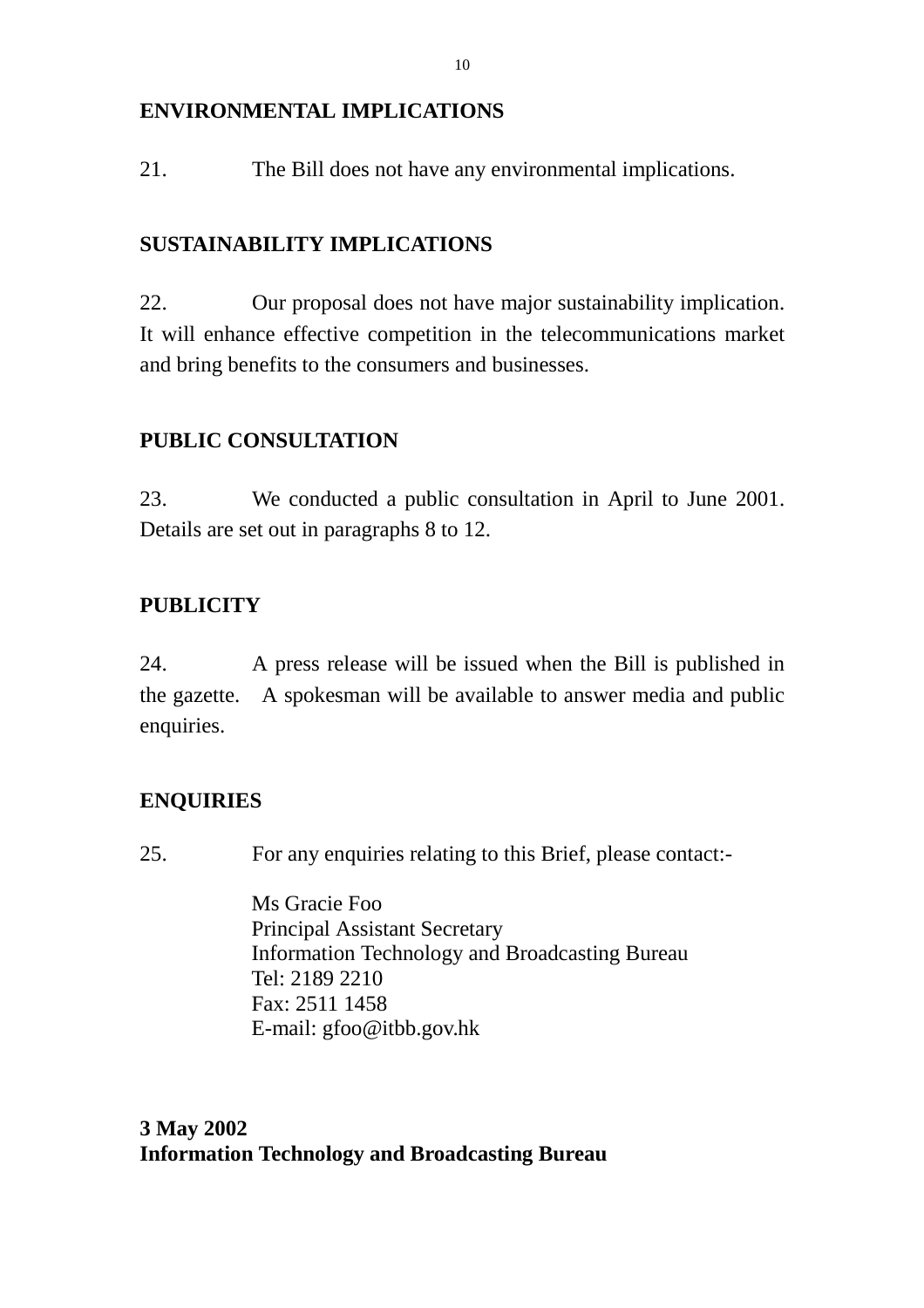## **TELECOMMUNICATIONS (AMENDMENT) BILL 2002**

#### Annexes

| Annex A - | Telecommunications (Amendment) Bill 2002 |
|-----------|------------------------------------------|
|           |                                          |

Annex B - Provisions of the Telecommunications Ordinance which are being amended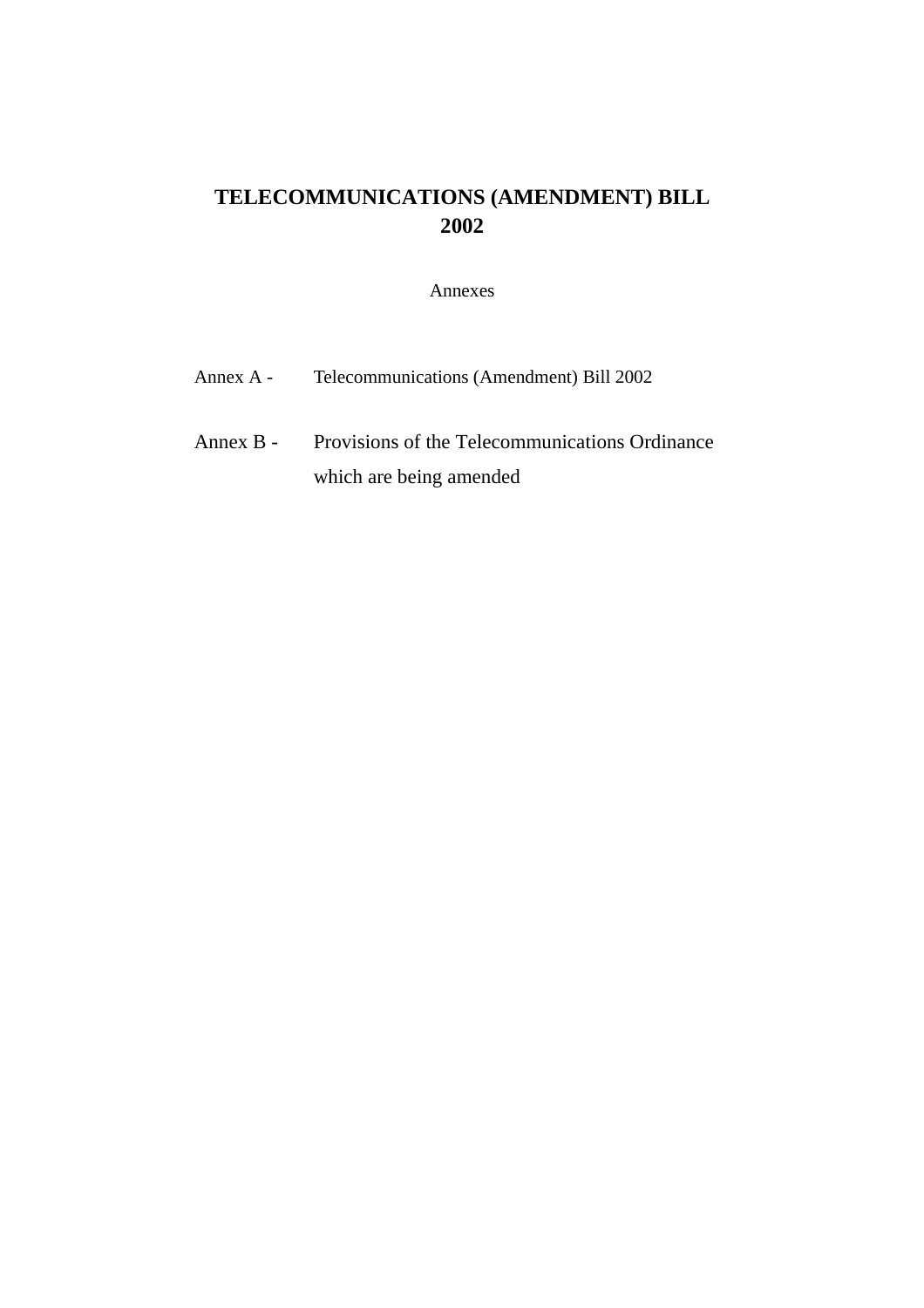### **Annex A**

#### A BILL

#### To

Amend the Telecommunications Ordinance.

Enacted by the Legislative Council.

#### **1. Short title and commencement**

(1) This Ordinance may be cited as the Telecommunications (Amendment) Ordinance 2002.

(2) This Ordinance shall come into operation on a day to be appointed by the Secretary for Information Technology and Broadcasting by notice published in the Gazette.

#### **2. Guidelines**

Section 6D of the Telecommunications Ordinance (Cap. 106) is amended –

- (a) in subsection (2), by adding  $-$ 
	- "(aa) specifying the matters that he shall take into account before forming an opinion under section 7P(1) or  $(6)(a)$  or  $(b)$ ;";
- (b) by adding  $-$

"(2A) Without prejudice to the generality of section 6C, the Authority shall, before issuing guidelines under subsection  $(2)(aa)$ , carry out such consultation as is reasonable in all the circumstances of the case with persons who may be affected by the operation of section 7P.".

#### **3. Section added**

The following is added –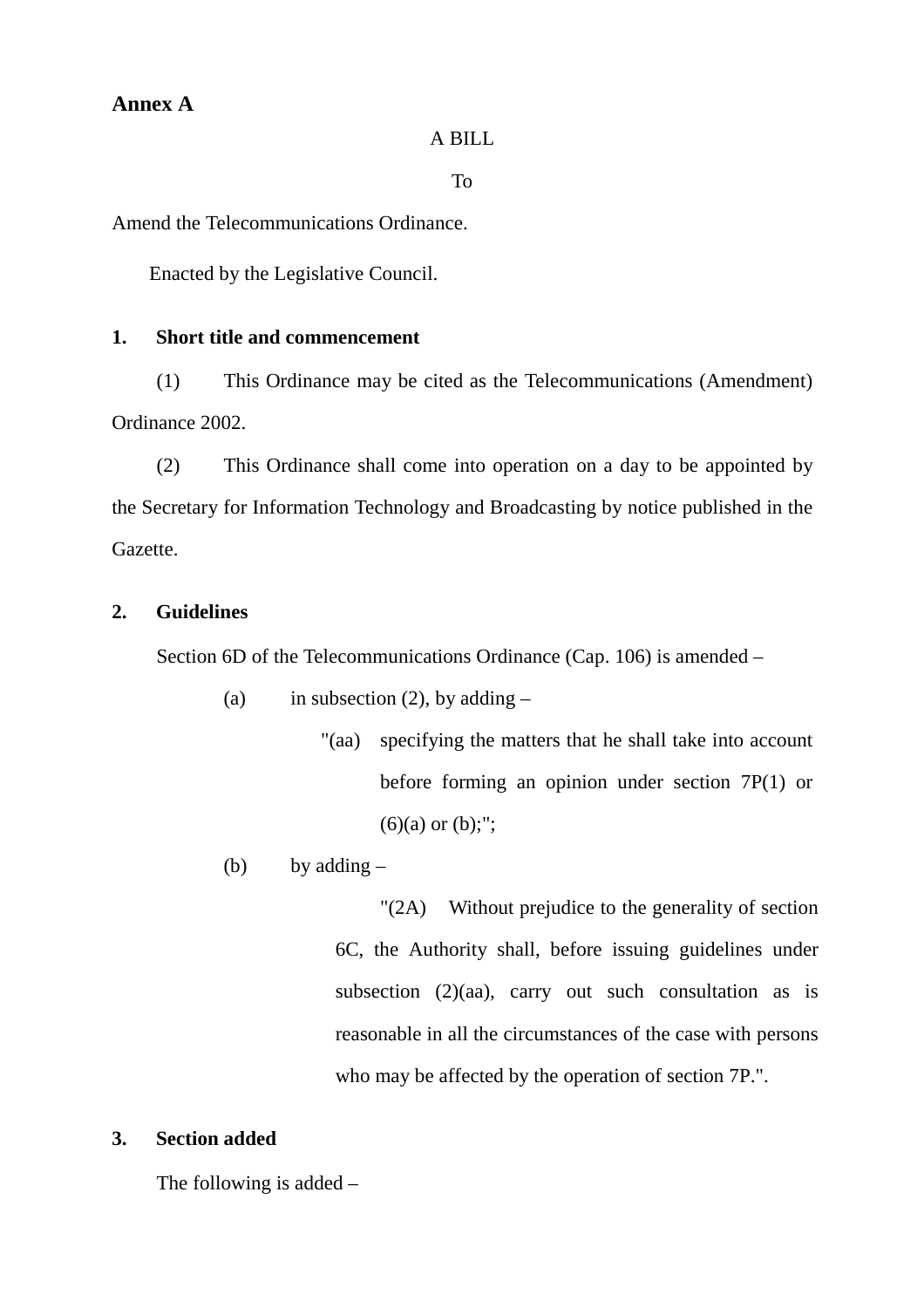## "**7P. Power of Authority to regulate changes in control exercised over carrier licensees, etc.**

(1) Where the Authority is of the opinion that any change occurring after the commencement of this section in –

- (a) the control exercised over a carrier licensee;
- (b) the beneficial ownership of any of the voting shares in a carrier licensee; or
- (c) the voting control of any of the voting shares in a carrier licensee,

has, or is likely to have, the effect of substantially lessening competition in a telecommunications market, the Authority may, by notice in writing served on the licensee, direct the licensee to take such action specified in the notice as the Authority considers necessary to eliminate any such anti-competitive effect.

(2) The Authority shall, before forming an opinion and issuing a direction under subsection (1) –

- (a) give the carrier licensee concerned a reasonable opportunity to make representations to the Authority; and
- (b) consider the representations, if any, made by the licensee under paragraph (a).

(3) Without limiting the general nature of the action that the Authority may direct a carrier licensee to take under subsection (1), the action may include the procuring of modifications to  $-$ 

- (a) the control exercised over the licensee;
- (b) the beneficial ownership of any of the voting shares in the licensee; or
- (c) the voting control of any of the voting shares in the licensee.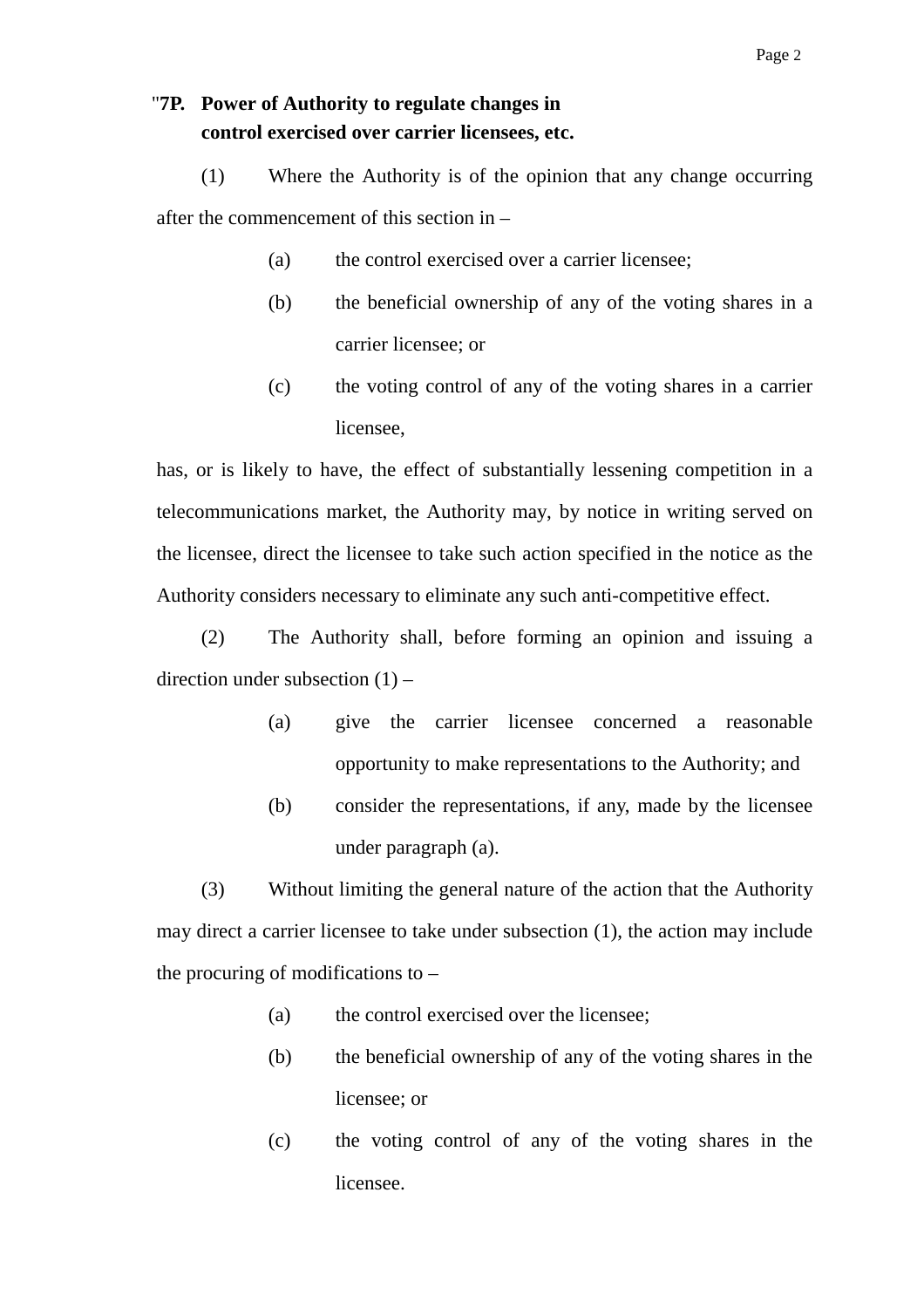(4) A carrier licensee served with a notice under subsection (1) shall comply with the direction in the notice.

- (5) Where there is a proposed change in
	- (a) the control exercised over a carrier licensee;
	- (b) the beneficial ownership of any of the voting shares in a carrier licensee; or
	- (c) the voting control of any of the voting shares in a carrier licensee,

the licensee may apply in writing to the Authority for consent to the proposed change.

- (6) Where the Authority, on receiving an application under subsection  $(5) -$ 
	- (a) is of the opinion that the proposed change would not have, or not be likely to have, the effect of substantially lessening competition in a telecommunications market, the Authority may decide to give consent; or
	- (b) is of the opinion that the proposed change would have, or be likely to have, the effect of substantially lessening competition in a telecommunications market, the Authority may decide to –
		- (i) refuse to give consent; or
		- (ii) give consent subject to the direction that the carrier licensee concerned takes the action that the Authority considers necessary to eliminate any such anti-competitive effect.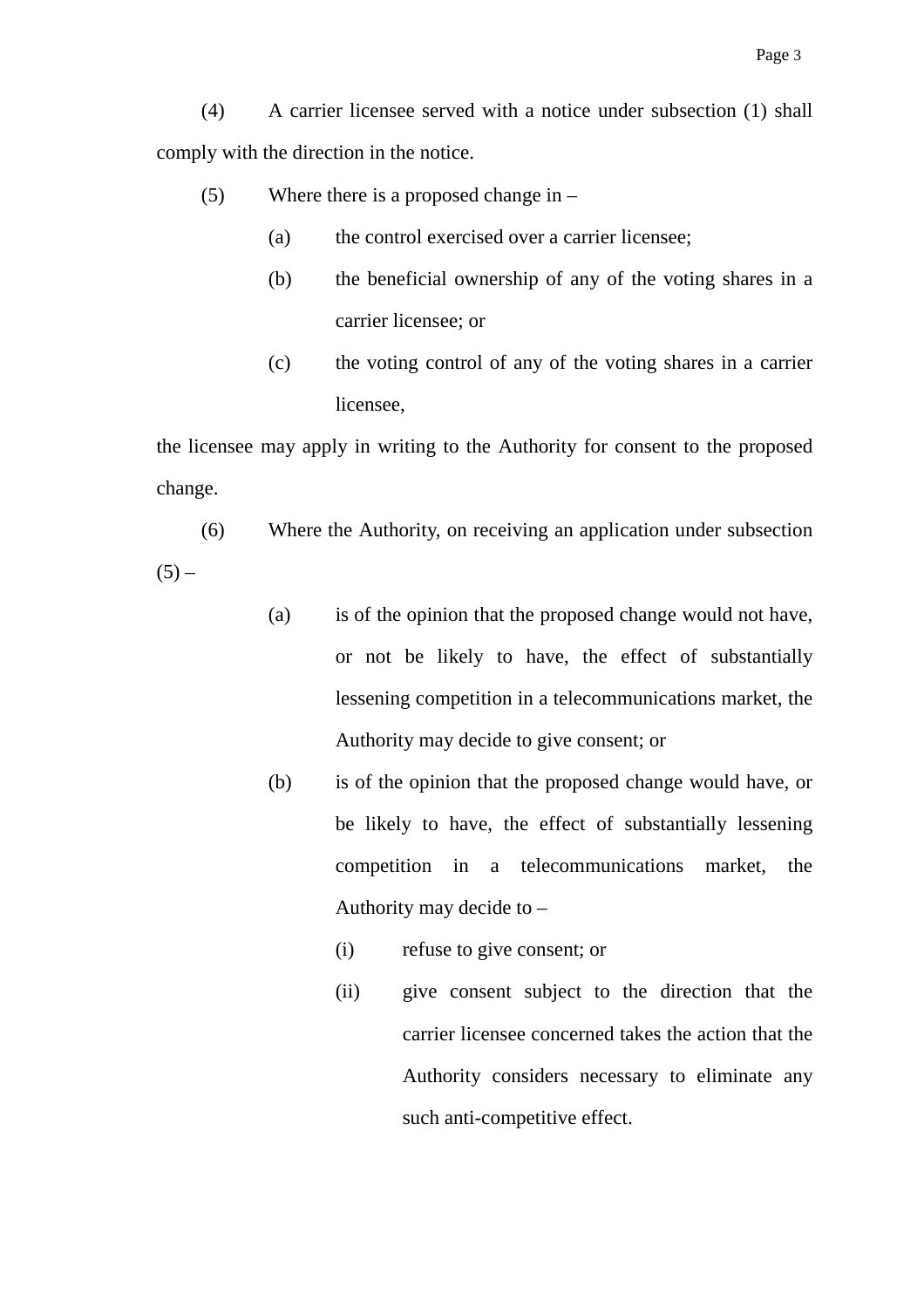Page 4

(7) The Authority shall, before forming an opinion under subsection  $(6)(b)$  and (if applicable) issuing a direction under subsection  $(6)(b)(ii)$  –

- (a) give the carrier licensee concerned a reasonable opportunity to make representations to the Authority; and
- (b) consider the representations, if any, made by the licensee under paragraph (a).

(8) The Authority shall, by notice in writing served on the carrier licensee concerned, inform the licensee of –

- (a) the decision made under subsection  $(6)(a)$  or  $(b)(i)$  or  $(ii)$ ;
- (b) in the case of subsection  $(6)(b)(ii)$ , the action that the Authority directs the licensee to take.

(9) Without limiting the general nature of the action that the Authority may direct a carrier licensee to take under subsection  $(6)(b)(ii)$ , the action may include the procuring of modifications to –

- (a) the control exercised over the licensee;
- (b) the beneficial ownership of any of the voting shares in the licensee; or
- (c) the voting control of any of the voting shares in the licensee.

(10) Where a proposed change referred to in subsection (5) takes effect –

- (a) pursuant to the consent given by the Authority under subsection  $(6)(a)$ ; or
- (b) pursuant to the consent given, and in compliance with the direction issued, by the Authority under subsection  $(6)(b)(ii)$ ,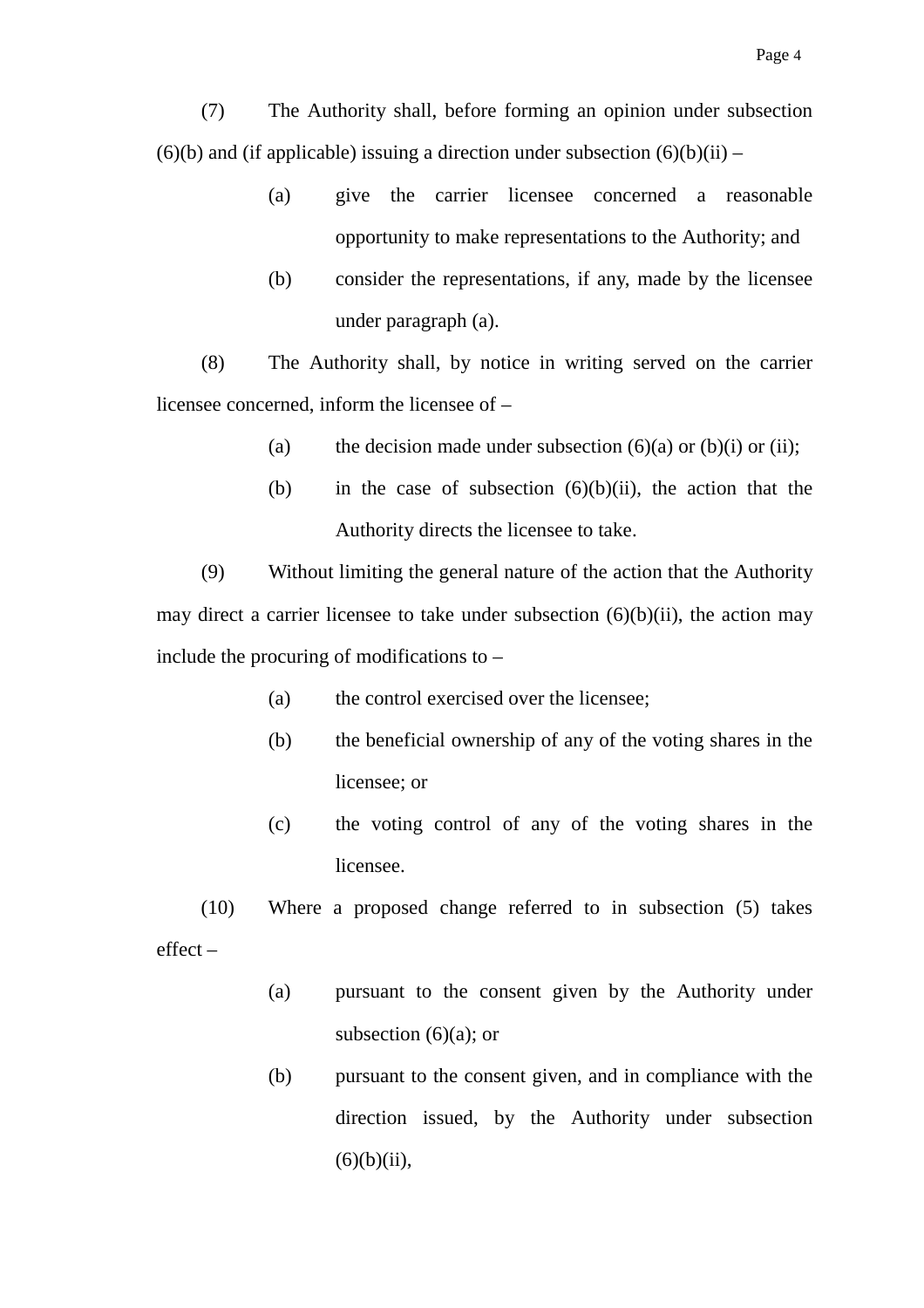- (11) The amount of any costs or expenses incurred by the Authority
	- (a) in making a decision under subsection  $(6)(a)$  or  $(b)(i)$  or  $(ii)$ ; or
	- (b) in relation to the processing of an application made under subsection (5),

is recoverable as a debt due to the Authority from the carrier licensee concerned.

(12) For the purposes of subsections  $(1)(a)$  and  $(5)(a)$ , there is a change in the control exercised over a carrier licensee if –

- (a) a person becomes a director or principal officer of the licensee;
- (b) a person becomes the beneficial owner of more than 15% of the voting shares in the licensee;
- (c) a person becomes a voting controller of more than 15% of the voting shares in the licensee; or
- (d) a person otherwise acquires the power, by virtue of any powers conferred by the memorandum or articles of association or other instrument regulating the licensee or any other corporation, to ensure that the affairs of the licensee are conducted in accordance with the wishes of that person.
- $(13)$  In this section –
- "voting control" (表決控制權) means the control of or the ability to control, whether directly or indirectly, the exercise of the right to vote attaching to one or more voting shares in a carrier licensee –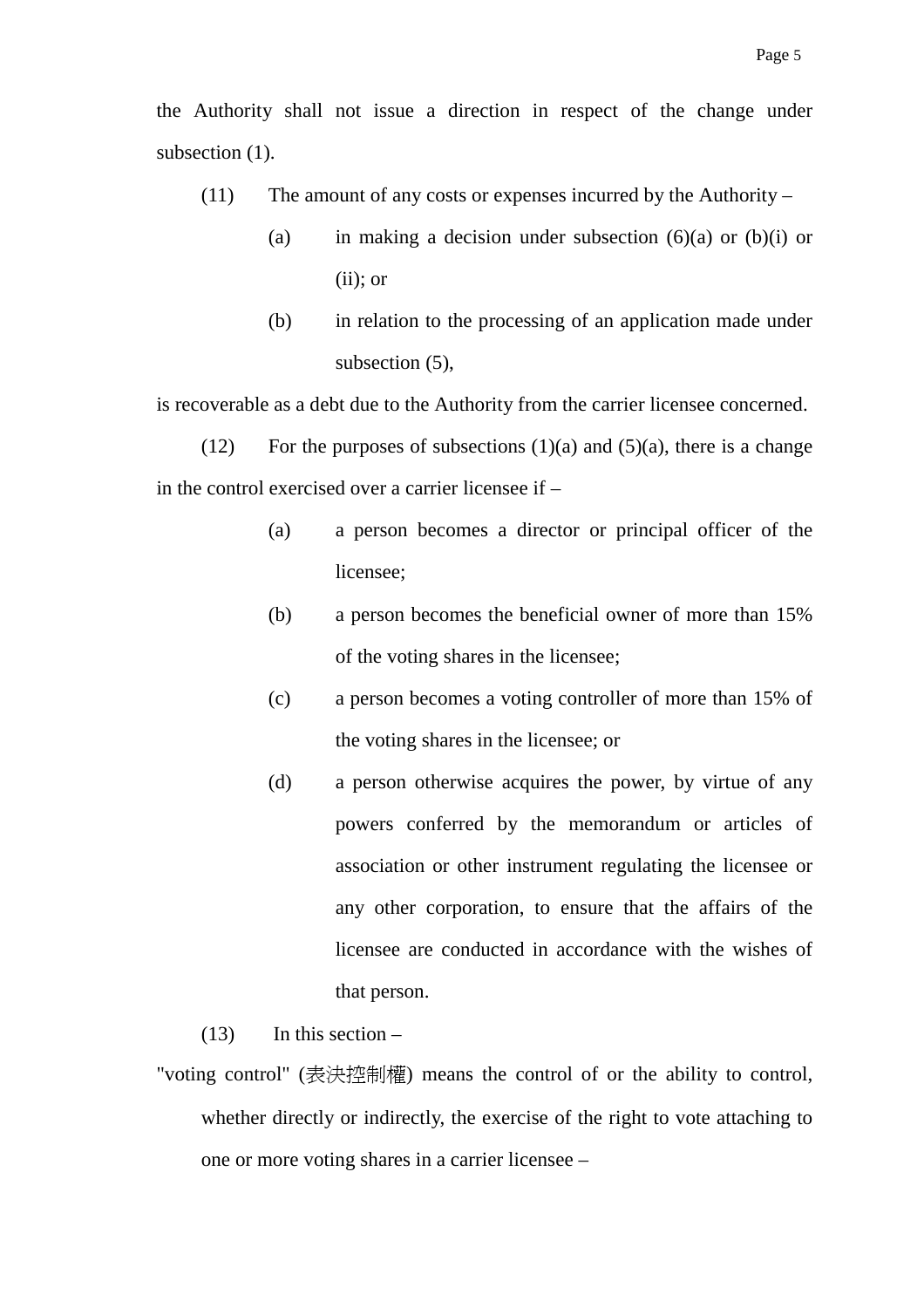- (a) by the exercise of a right, where such exercise confers the ability to exercise a right to vote or to control the exercise of a right to vote;
- (b) by an entitlement to exercise such a right to vote;
- (c) under a duty or obligation;
- (d) through a nominee;
- (e) through or by means of a trust, agreement or arrangement, understanding or practice, whether or not the trust, agreement or arrangement, understanding or practice has legal or equitable force or is based on legal or equitable rights; or
- (f) as a chargor of voting shares in a carrier licensee unless the chargee of the voting shares or the nominee of the chargee has given notice in writing to the chargor under the charge of an intention to exercise the right to vote attaching to such voting shares;
- "voting controller" (表決控權人) means a person who either alone or with one or more other persons holds voting control;
- "voting shares" (有表決權股份) means shares in the carrier licensee which entitle the registered owner of such shares to vote at meetings of shareholders of the licensee.

(14) For the purposes of this section, the fact that the particular voting share or shares in relation to which a person is a voting controller cannot be identified is immaterial.".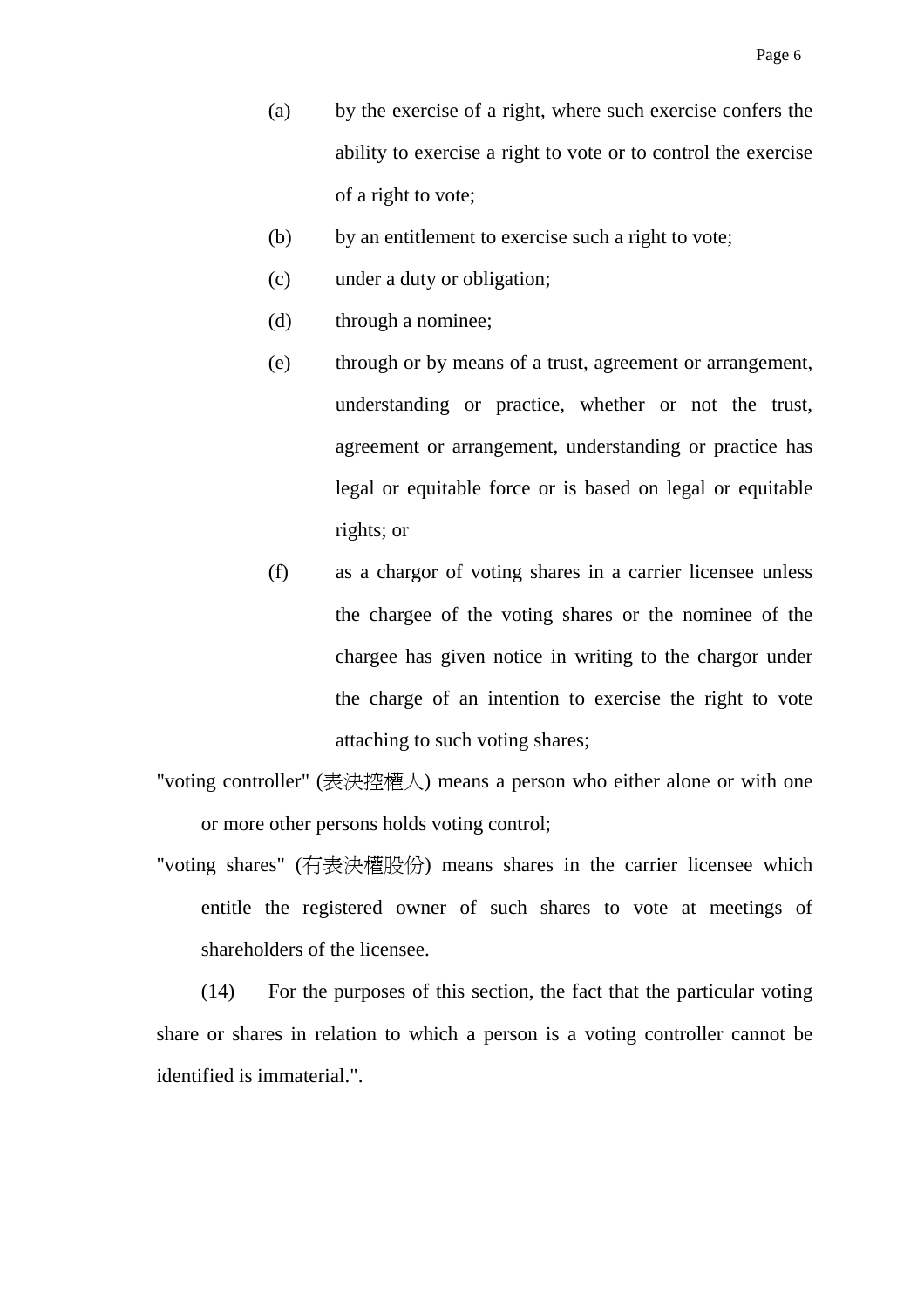### **4. Part heading amended**

The heading to Part VC is amended by repealing "AND 7N" and substituting ", 7N AND 7P".

### **5. Interpretation**

Section 32L is amended –

- (a) in the definition of "appeal", by adding "or (1A)" after "32N(1)";
- (b) by repealing the definition of "appeal subject matter" and substituting –

""appeal subject matter" (標的事項) –

- (a) in relation to an appeal under section  $32N(1)$ , means the opinion, determination, direction, decision, sanction or remedy referred to in section  $32N(1)$  –
	- (i) to the extent to which it relates to section 7K, 7L, 7M or 7N or any licence condition relating to any such section; and
	- (ii) which is the subject of the appeal;
- (b) in relation to an appeal under section 32N(1A), means a direction of the Authority issued under section 7P(1) or a decision of the Authority made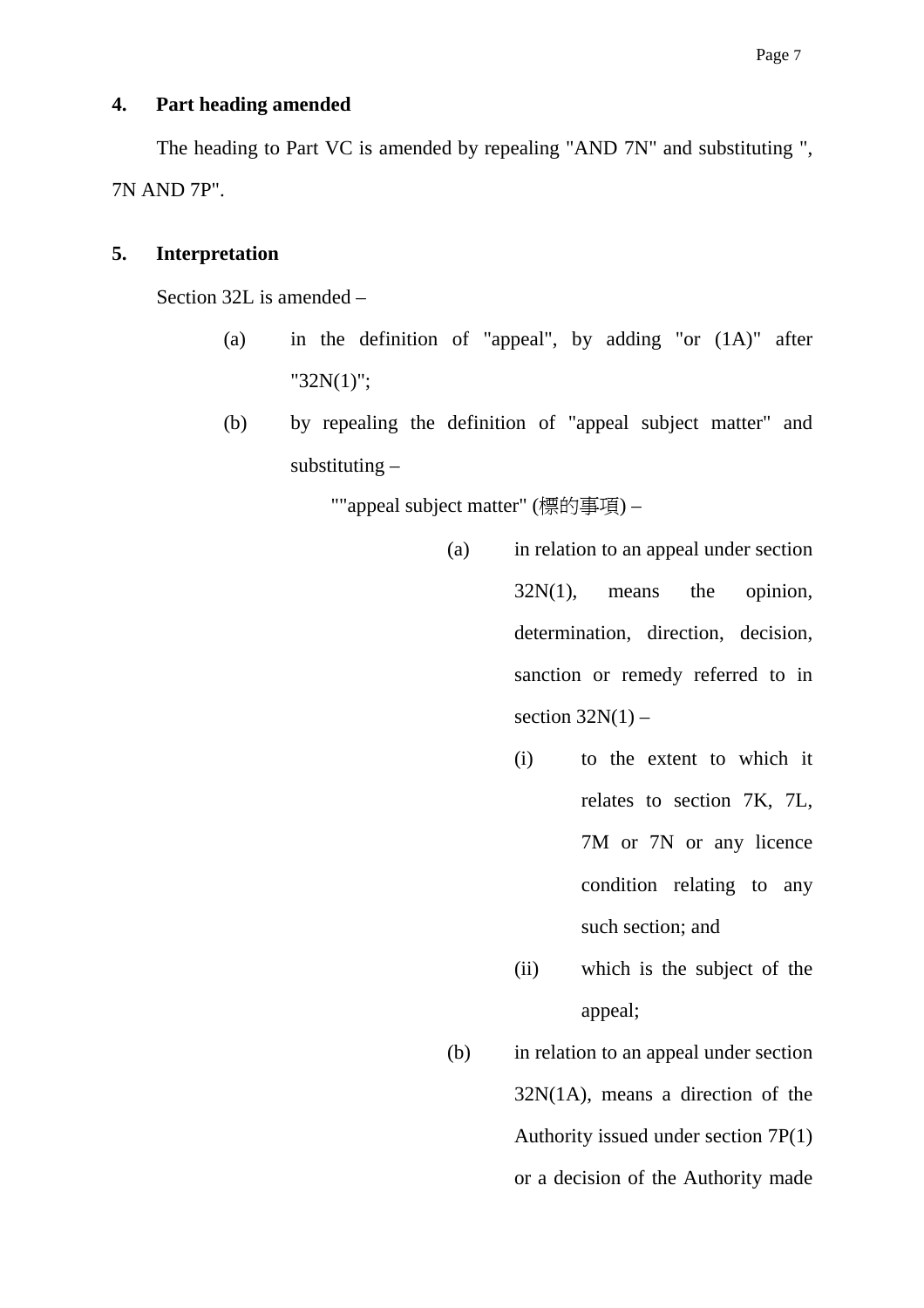under section  $7P(6)(a)$  or  $(b)(i)$  or  $(ii):$ ".

#### **6. Appeals to Appeal Board**

Section 32N is amended by adding–

"(1A) Any carrier licensee aggrieved by a direction of the Authority issued under section 7P(1) or a decision of the Authority made under section  $7P(6)(a)$  or (b)(i) or (ii) may appeal to the Appeal Board against the direction or decision (and whether or not the direction or decision was issued or made in respect of the licensee).".

#### **7. Procedure and powers of Appeal Board, etc.**

Section 32O(2) is amended by repealing the full stop and substituting ", or before the direction or decision referred to in section 32N(1A) was issued or made.".

#### **Explanatory Memorandum**

This Bill amends the Telecommunications Ordinance (Cap. 106) ("the Ordinance") –

- (a) to empower the Telecommunications Authority ("the Authority") to regulate any change or proposed change in the control exercised over, or in the beneficial ownership or control of the voting shares, in a carrier licensee which, in the opinion of the Authority, has, or is likely to have, the effect of substantially lessening competition in a telecommunications market (clause 3, new section 7P);
- (b) to enable a carrier licensee who is aggrieved by a direction issued or decision made by the Authority in the exercise of such power to appeal to the Telecommunications (Competition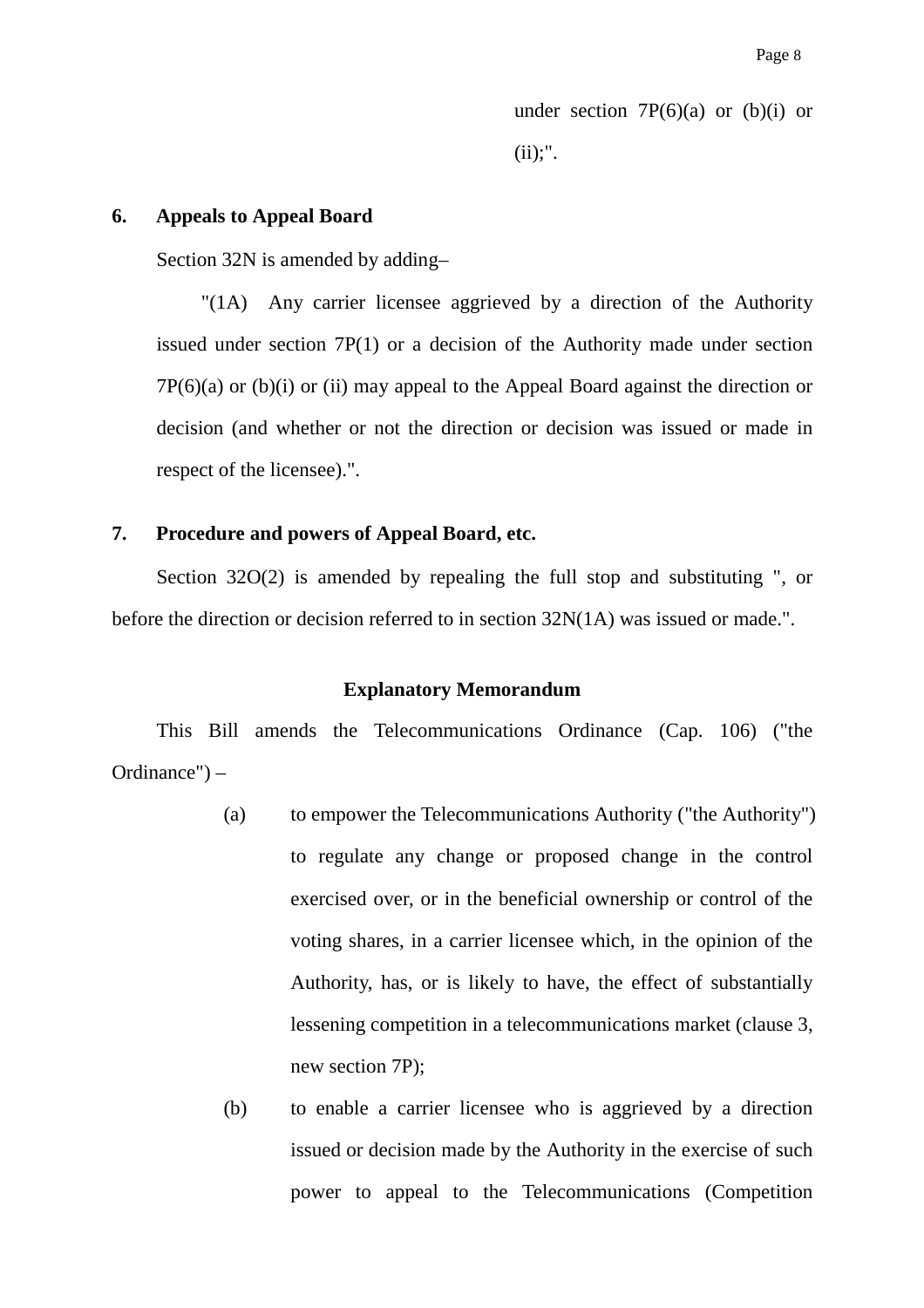Provisions) Appeal Board against the direction or decision (clause 6, new section  $32N(1A)$ );

- (c) to require the Authority to  $-$ 
	- (i) issue guidelines on the matters that he must take into account before he forms the opinion mentioned in subparagraph (a) above (clause 2(a), new section  $6D(2)(aa);$
	- (ii) carry out consultation before such guidelines are issued (clause  $2(b)$ , new section  $6D(2A)$ ); and
- (d) to make consequential and related amendments to the heading to Part VC and sections 32L and 32O(2) of the Ordinance (clauses 4, 5 and 7).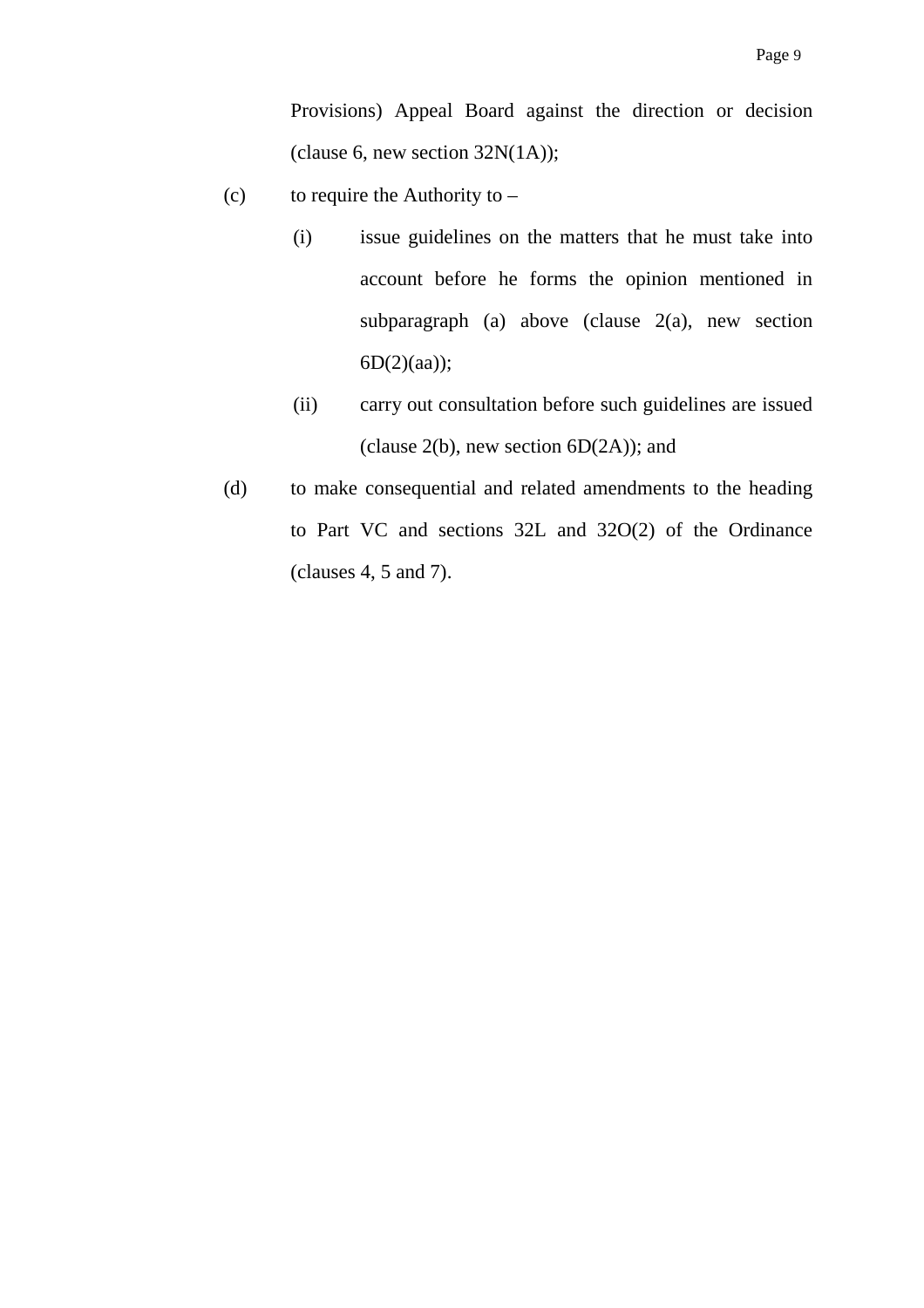### **Annex B**

# **Provisions of the Telecommunications Ordinance Which are Being Amended**

Section of Enactment

| <b>Chapter:</b> 106 Title: |  | <b>Telecommunications</b><br><b>Ordinance</b> | <b>Gazette Number:</b><br>L.N. 21 of 2001 |  |
|----------------------------|--|-----------------------------------------------|-------------------------------------------|--|
| Section: 6D                |  | <b>Heading: Guidelines</b>                    | <b>Version Date: 01/04/2001</b>           |  |

(1) Subject to subsection (4), the Authority may, for the purpose of providing practical guidance in respect of any provisions of this Ordinance, issue such guidelines as in his opinion are suitable for that purpose.

(2) Without prejudice to the generality of subsection (1), the Authority shall, as soon as is practicable, issue guidelines-

(a) indicating the manner in which he proposes to perform his function of determining applications for licences which may be issued by him, including the licensing criteria and other relevant matters he proposes to consider;

(b) subject to subsection (3), on the application of the principle referred to in section 14(6)(a) in any arbitration proceedings.

(3) Without prejudice to the generality of section 6C, the Authority shall, before issuing guidelines under subsection (2)(b), carry out such consultation-

(a) with the persons who may be affected by the operation of section 14(1A); and (b) on the factors to be taken into account for the purposes of subsection (2)(b), as is reasonable in all the circumstances of the case.

(4) Without prejudice to the generality of section 6C, the Authority shall, before issuing any guidelines-

(a) for the purposes of the test of dominance prescribed in section  $7L(2)$ , carry out such consultation with the licensees in the relevant telecommunications market as is reasonable in all the circumstances of the case;

(b) setting out principles governing the criteria for any determination under section 36A(1) and the matters to be considered for the purposes of section 36A(3) and (3B) in the application of section 36A(3) and (3B) to any such determination, carry out such consultation with the telecommunications industry as is reasonable in all the circumstances of the case;

(c) setting out principles governing the criteria for making a determination under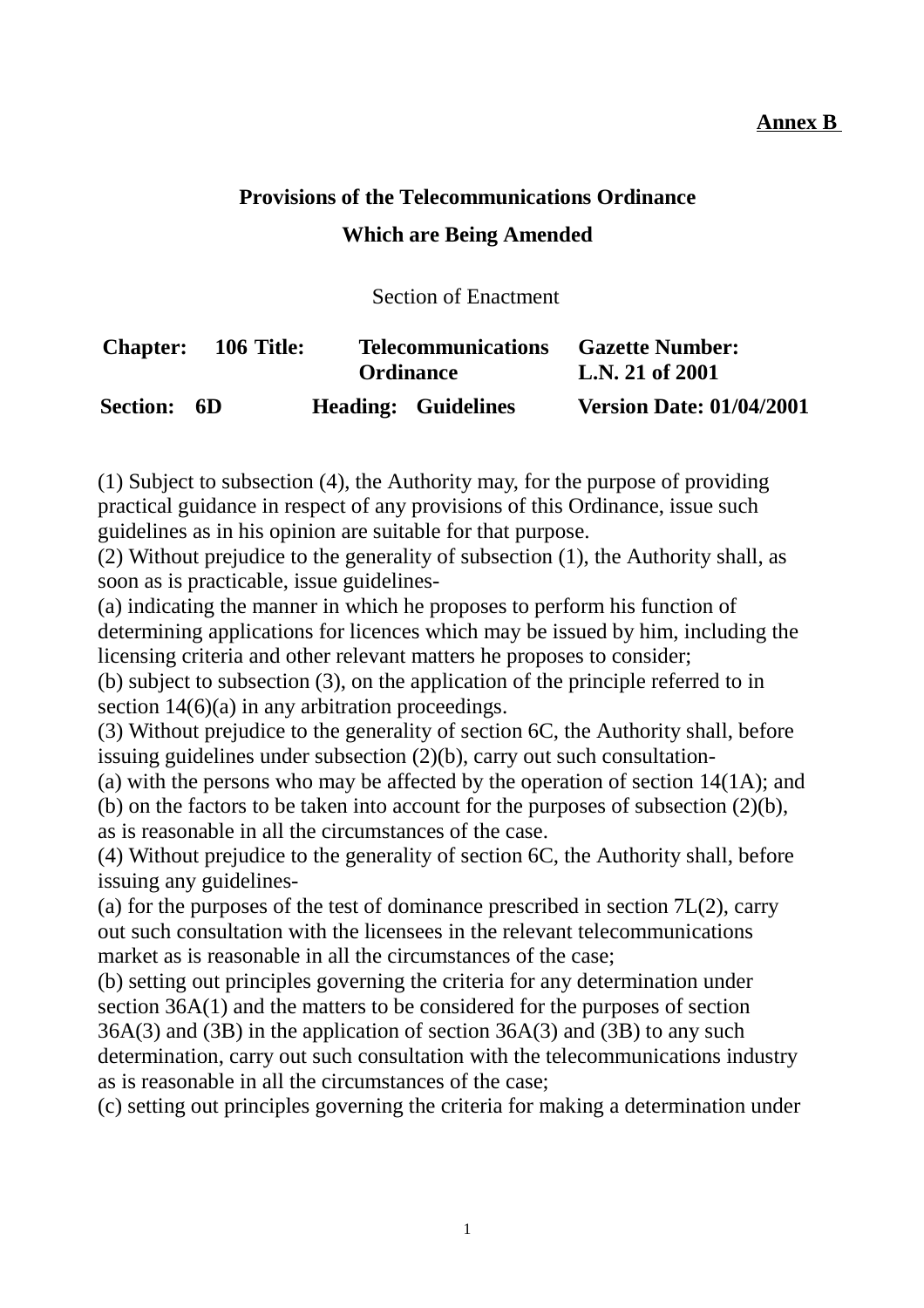section 36AA(6), carry out such consultation with-

(i) the telecommunications industry; and

(ii) such other persons who may be directly affected by such a determination,

as is reasonable in all the circumstances of the case.

(Added 36 of 2000 s. 3)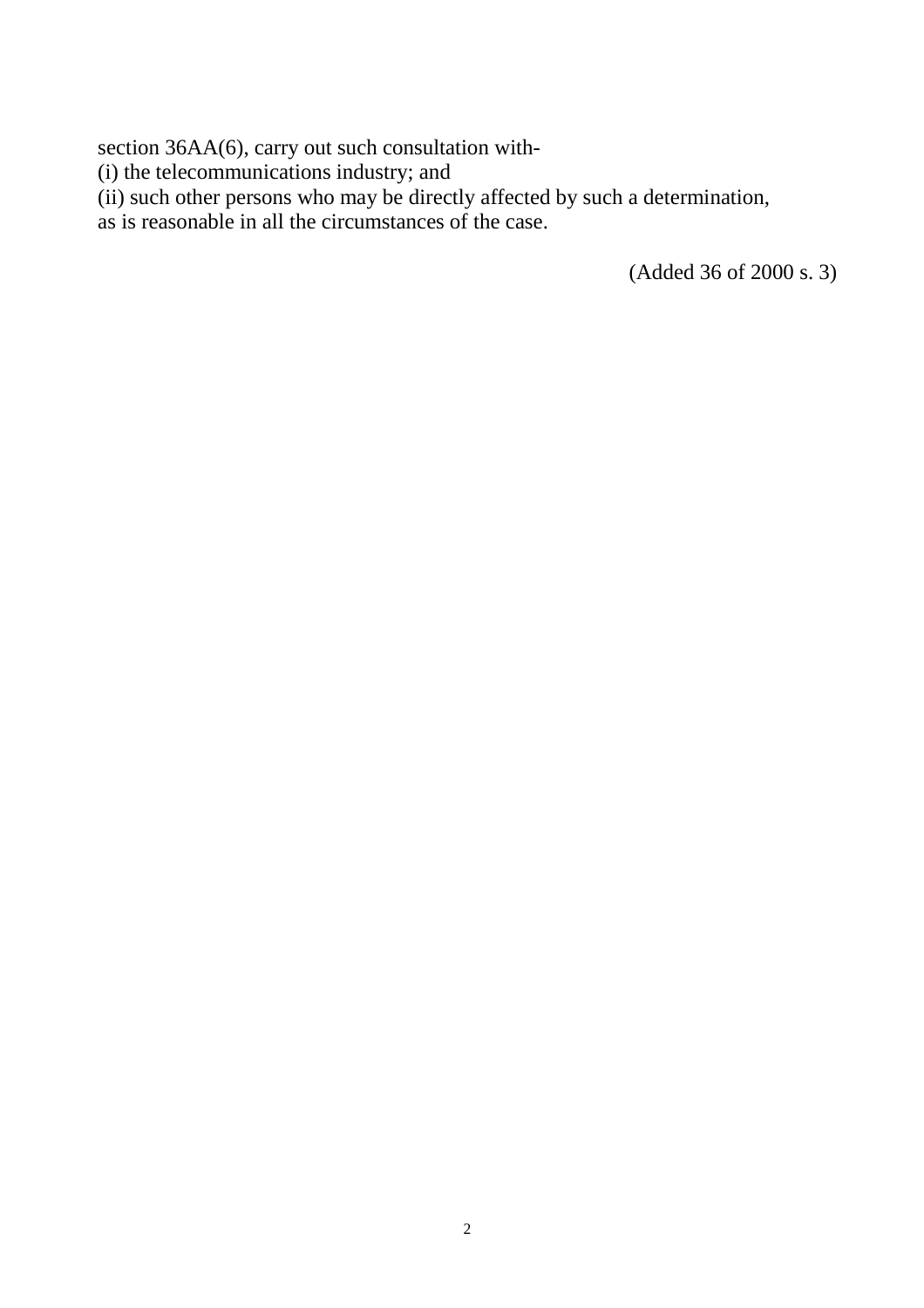| <b>Chapter:</b> | 106 | <b>Title:</b> | <b>Telecommunications</b><br><b>Ordinance</b> | <b>Gazette</b><br>Number: | 36 of 2000 |
|-----------------|-----|---------------|-----------------------------------------------|---------------------------|------------|
| <b>Section:</b> |     | 32L Heading:  | <b>Interpretation</b>                         | <b>Version</b><br>Date:   | 16/06/2000 |

### **PART VC** APPEALS RELATING TO SECTIONS 7K, 7L, 7M and 7N

In this Part-

"appeal" ( $E$   $\hat{F}$ ) means an appeal under section 32N(1);

"Appeal Board" (㆖訴委員會) means the Telecommunications (Competition Provisions) Appeal Board established under section 32M(1);

"appeal subject matter" (標的事項), in relation to an appeal, means the opinion, determination, direction, decision, sanction or remedy referred to in section 32N(1)- (a) to the extent to which it relates to section 7K, 7L, 7M or 7N or any licence condition relating to any such section; and

(b) which is the subject of the appeal;

"Chairman" (主席) means the Chairman of the Appeal Board appointed under section  $32M(2)$ :

"Deputy Chairman" (副主席) means a Deputy Chairman of the Appeal Board appointed under section 32M(2);

"panel member" (備選委員) means a member of the panel of persons appointed under section 32M(5).

(Part VC added 36 of 2000 s. 17)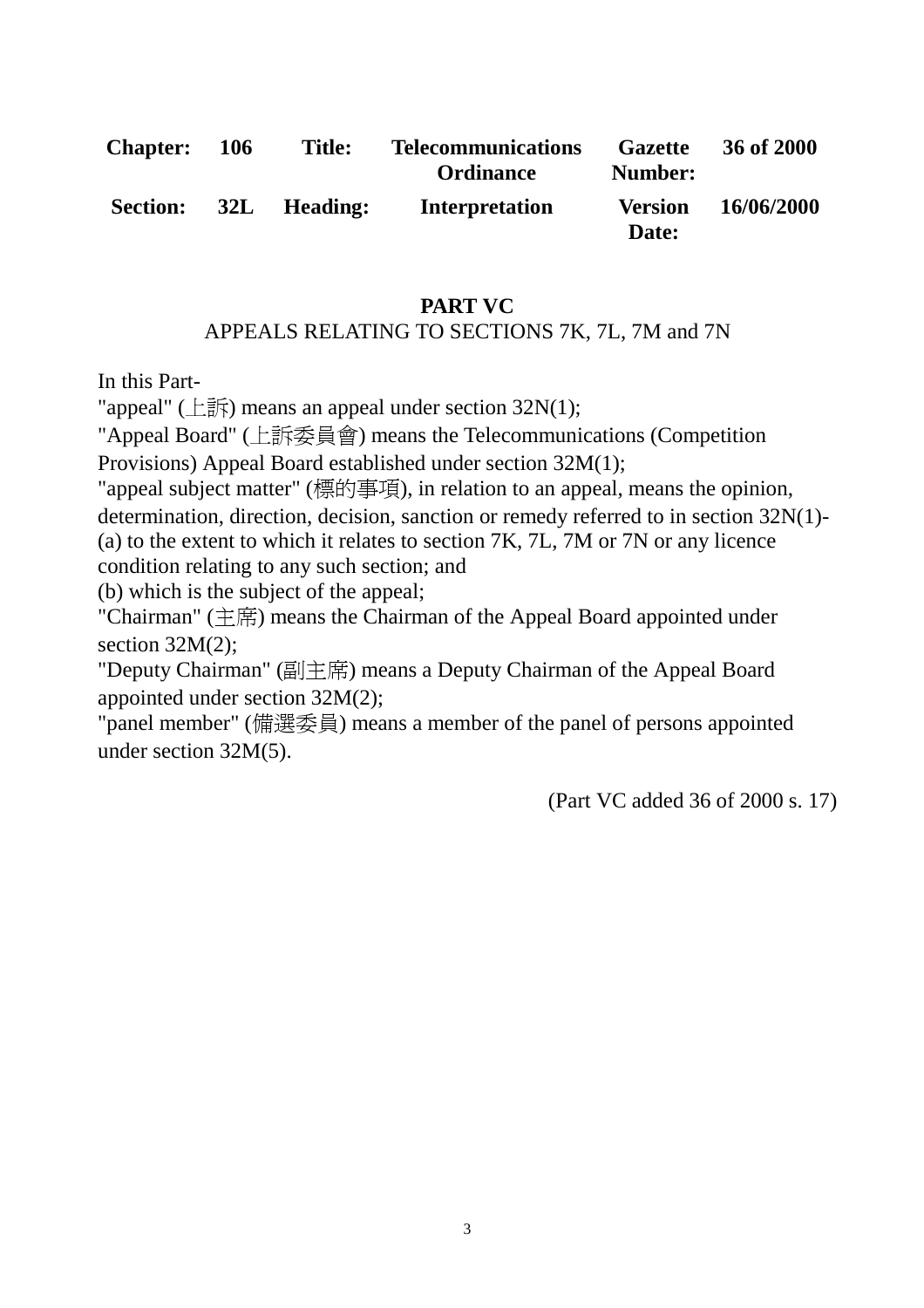| <b>Chapter: 106</b> | <b>Title:</b> | <b>Telecommunications</b><br><b>Ordinance</b>         | Number: | Gazette 36 of 2000 |
|---------------------|---------------|-------------------------------------------------------|---------|--------------------|
|                     |               | Section: 32N Heading: Appeals to Appeal Board Version | Date:   | 16/06/2000         |

(1) Any person aggrieved by-

(a) an opinion, determination, direction or decision of the Authority relating to-

(i) section 7K, 7L, 7M or 7N; or

(ii) any licence condition relating to any such section; or

(b) any sanction or remedy imposed or to be imposed under this Ordinance by the Authority in consequence of a breach of any such section or any such licence condition, may appeal to the Appeal Board against the opinion, determination, direction, decision, sanction or remedy, as the case may be, to the extent to which it relates to any such section or any such licence condition, as the case may be. (2) Subject to subsection (3), an appeal shall not suspend the operation of the appeal subject matter.

(3) Where an appeal is made and the appeal subject matter falls within section 36C, then the appeal subject matter shall be suspended in its operation from the day on which the appeal is made until the appeal is determined, withdrawn or abandoned. (4) A person who wishes to make an appeal shall, not later than 14 days after he knows, or ought reasonably to have known, of the proposed appeal subject matter, lodge a notice of appeal with the Appeal Board.

(Part VC added 36 of 2000 s. 17)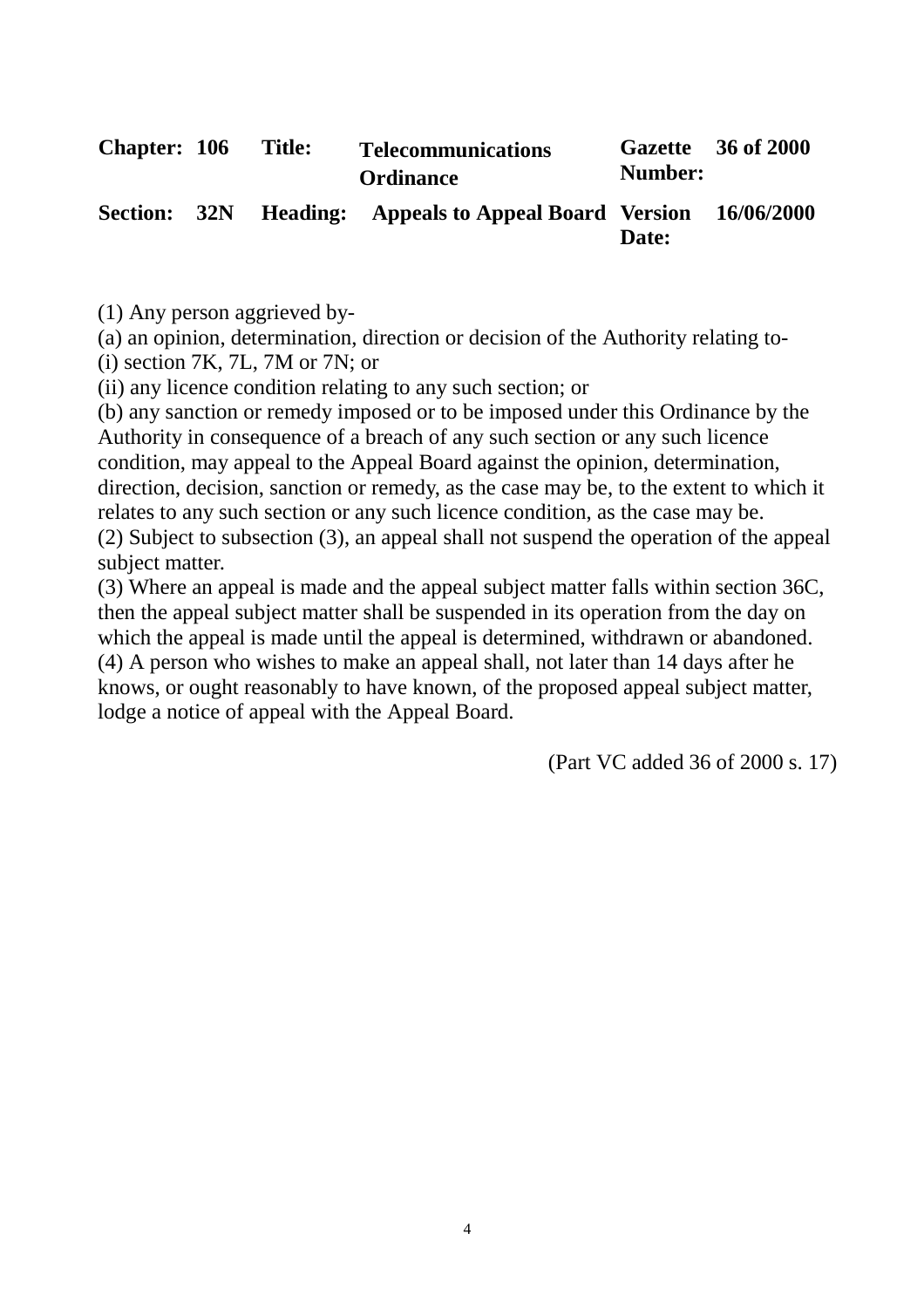| <b>Chapter: 106</b> | <b>Title:</b> | <b>Telecommunications</b><br><b>Ordinance</b>                 | Number:                 | Gazette 36 of 2000 |
|---------------------|---------------|---------------------------------------------------------------|-------------------------|--------------------|
| <b>Section: 320</b> |               | <b>Heading: Procedure and powers of</b><br>Appeal Board, etc. | <b>Version</b><br>Date: | 16/06/2000         |

(1) In the hearing of an appeal-

(a) the Appeal Board shall consist of-

(i) the Chairman or a Deputy Chairman who shall preside at the hearing; and

(ii) 2 panel members appointed by the Chairman or Deputy Chairman;

(b) every question before the Appeal Board shall be determined by the opinion of the majority of the members hearing the appeal except a question of law which shall be determined by the Chairman or Deputy Chairman and in the case of an equality of votes the Chairman or Deputy Chairman shall have a casting vote;

(c) any party shall be entitled to be heard either in person or through a counsel or solicitor, and if any party is a company, through any of its directors or other officers, or if a partnership, through any of its partners;

(d) subject to section 32P, the Appeal Board may-

(i) subject to subsection (2), receive and consider any material, whether by way of oral evidence, written statements, documents or otherwise, and whether or not it would be admissible in a court of law;

(ii) by notice in writing signed by the Chairman or Deputy Chairman, summon any person-

(A) to produce to it any document that is relevant to the appeal and is in his custody or under his control;

(B) to appear before it and to give evidence relevant to the appeal;

(iii) administer oaths and affirmations;

(iv) require evidence to be given on oath or affirmation;

(v) make an award of such sum, if any, in respect of the costs involved in the appeal as is just and equitable in all the circumstances of the case;

(vi) where the Appeal Board is satisfied that it is just and equitable in all the circumstances of the case to do so, require a party to the appeal to pay the costs of the Appeal Board in hearing the appeal;

(vii) make an order prohibiting a person from publishing or otherwise disclosing any material the Appeal Board receives;

(viii) make an order prohibiting the publication or other disclosure of any material the Appeal Board receives at a sitting, or part of a sitting, which is held in private; (e) if the term of appointment of-

(i) the Chairman or Deputy Chairman; or

(ii) any panel member appointed under paragraph (a)(ii),

expires during the hearing, the Chairman, Deputy Chairman or panel member, as the